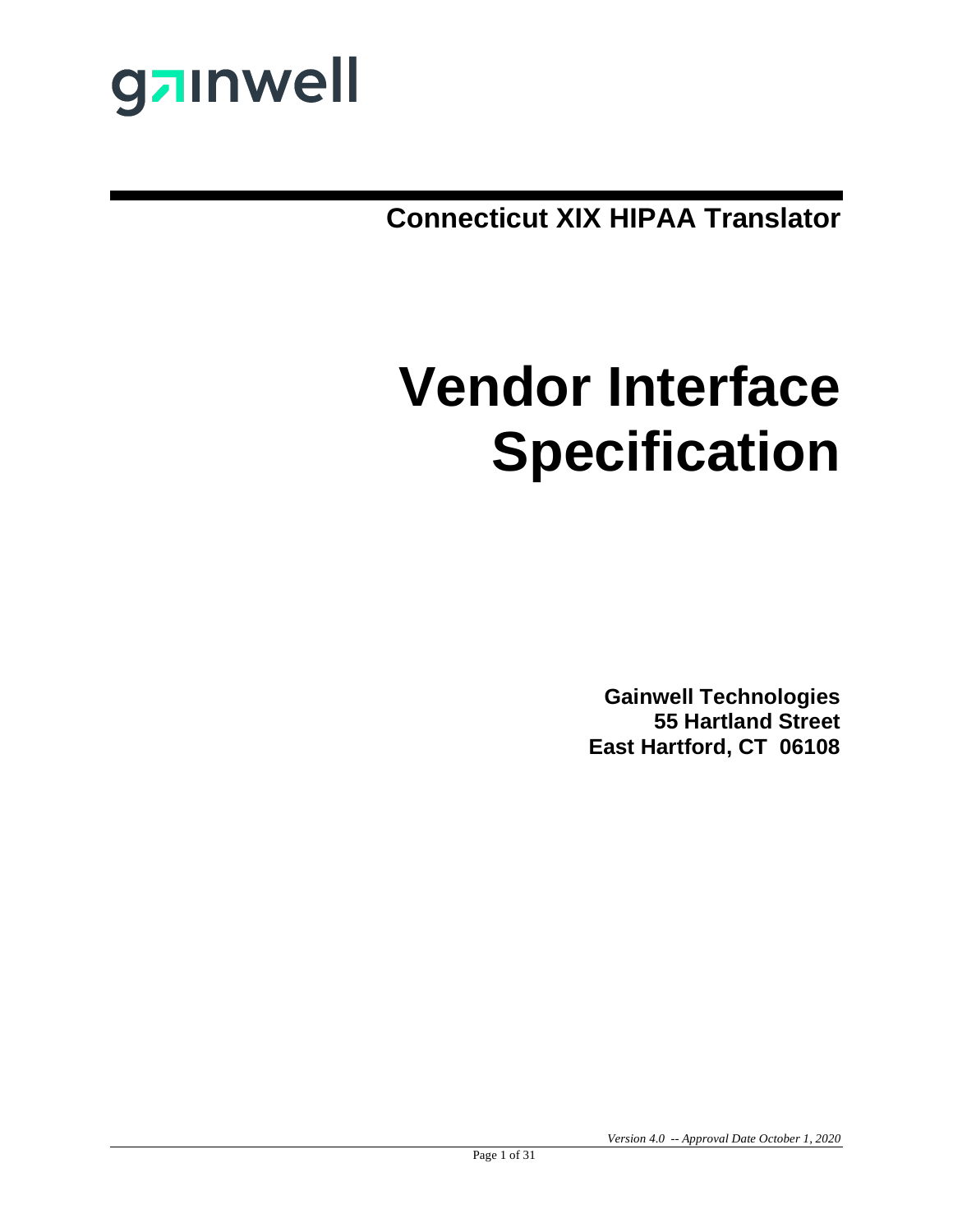### **Table of Contents**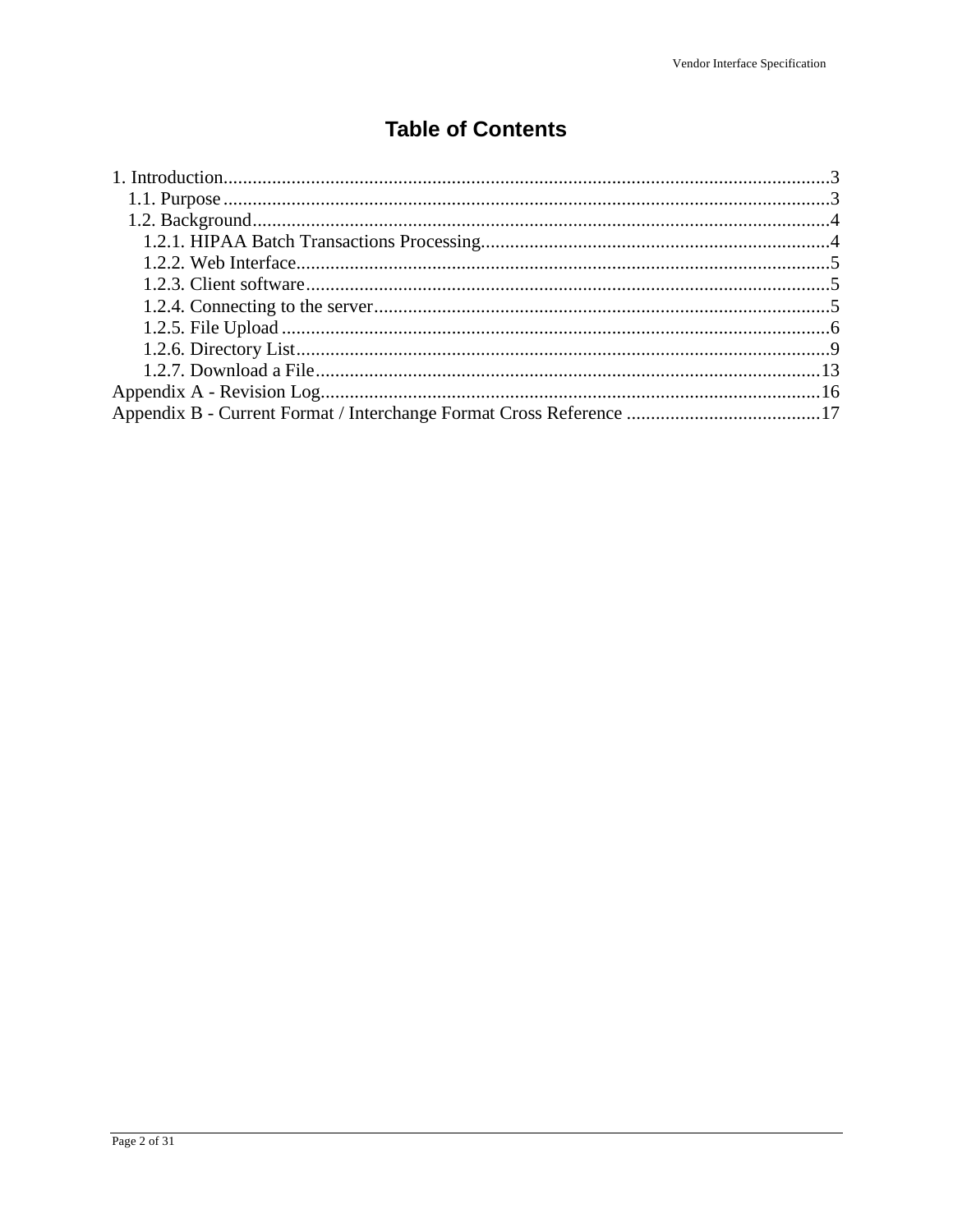# <span id="page-2-0"></span>**1. Introduction**

# <span id="page-2-1"></span>**1.1. Purpose**

This document is intended for Software Vendors to use in order to develop applications to interact with the State interChange Medicaid system and upload and download HIPAA compliant transactions in batch mode.

Appendix B contains format cross reference material to assist vendors that have software written to interface with the legacy Medicaid system. This appendix identifies the interface specification changes between the existing Medicaid system and the interChange processing system going online January 2008.

Note that this document provide specifications for transaction exchange in batch only. Connecticut

EDI Department: 1-800-688-0503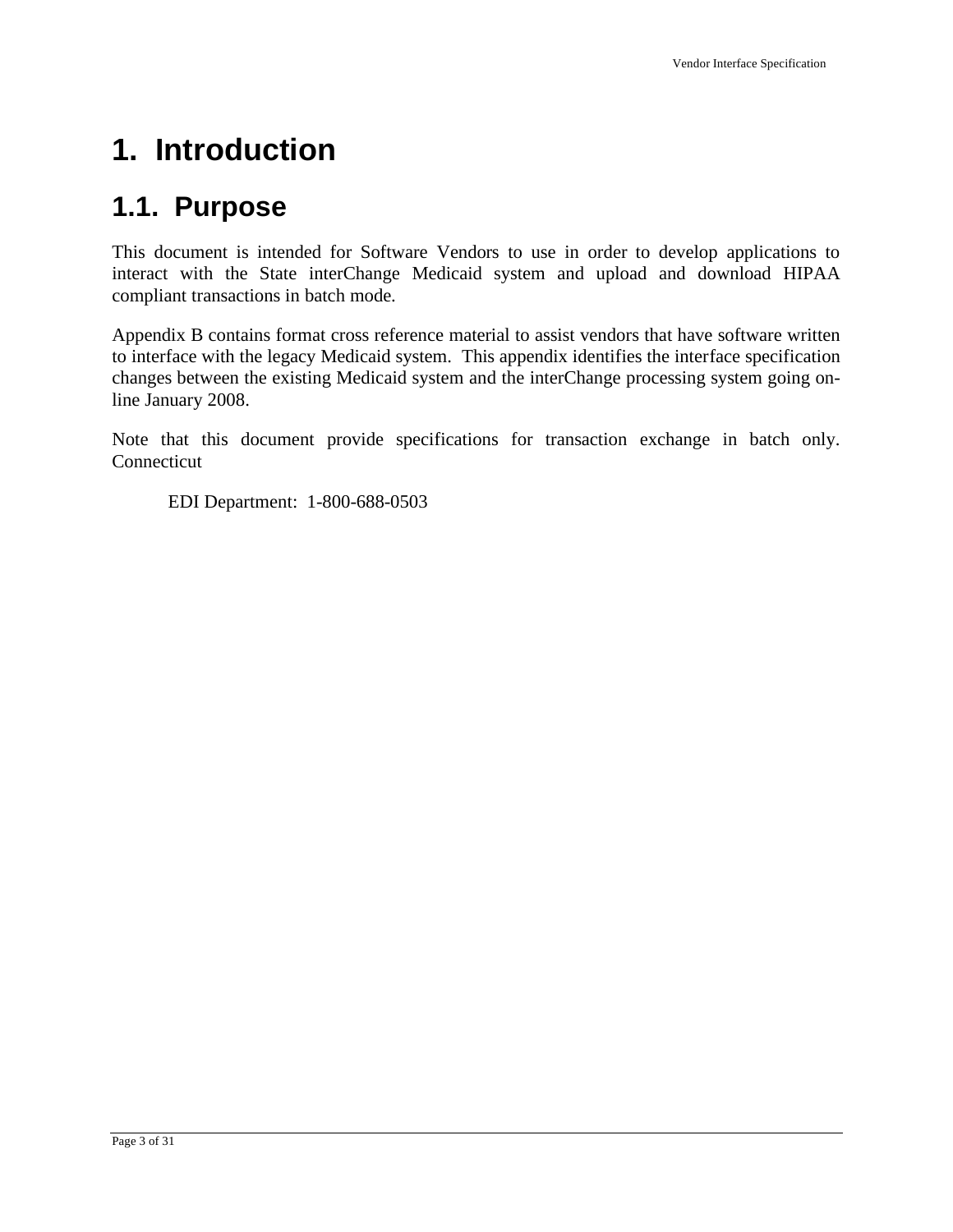# <span id="page-3-0"></span>**1.2. Background**

# <span id="page-3-1"></span>1.2.1. HIPAA Batch Transactions Processing

Each State is prepared to accept files in the HIPAA approved formats. However, not all HIPAA transaction types are accepted by the file upload/download process for each state. Other transaction types may be supported in different ways by each state, such as through interactive processing. Refer to the chart below for which transaction types are currently accepted. Note that this chart refers only to batch transaction exchange:

| <b>State</b> | <b>270</b> | 271 | 276 | 277 | <b>278RQ</b><br><b>278RS</b><br>P | 820 | 834 | 835 | 837<br>D | 837<br>1 | 837<br>${\bf P}$ |
|--------------|------------|-----|-----|-----|-----------------------------------|-----|-----|-----|----------|----------|------------------|
| Connecticut  | A          | S   | A   | S   | A/S                               | S   | S   | S   | A        | A        | A                |
|              |            |     |     |     |                                   |     |     |     |          |          |                  |
|              |            |     |     |     |                                   |     |     |     |          |          |                  |
|              |            |     |     |     |                                   |     |     |     |          |          |                  |

Legend:  $A - The state will accept these transactions$ 

- S The state will send these transactions
- N The state will not exchange these transactions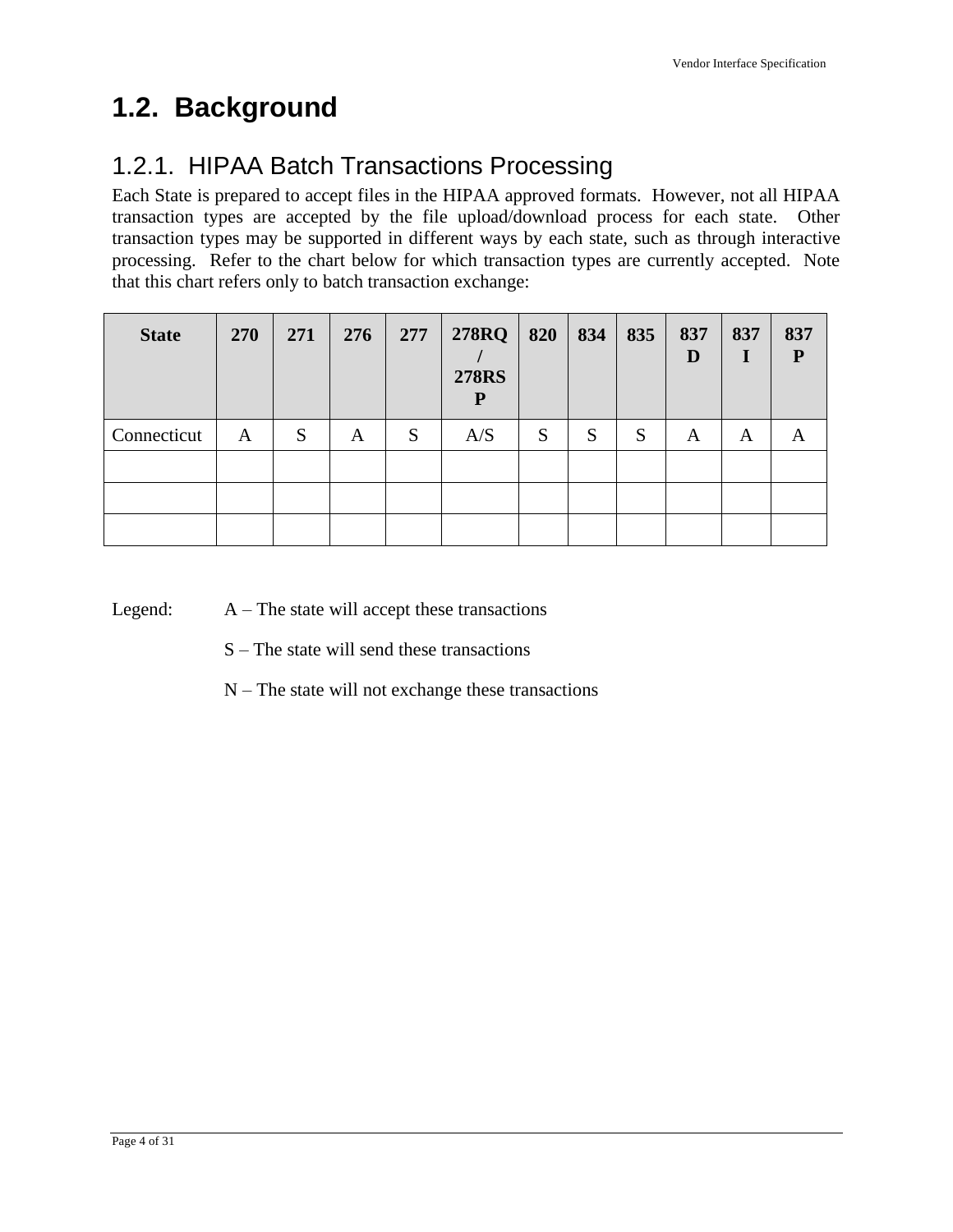### <span id="page-4-0"></span>1.2.2. Web Interface

The web interface is designed to support batch file uploads and downloads. There are two ways to use this interface. The first way is to logon to the secure web site using a trading partner user id and password. This web site has web pages which allow users to upload and download files. The second way is to use a software program that runs on a users PC or on a users server that connects to the secure trading partner web services. This site sends a request using the HTTPS protocol containing information which includes the trading partner user id, password, and the request data. The request data can include a request for a listing of files available for download, a specific file name to downloaded, or a file to upload. The files can be transferred in compressed format or in standards ASCII text format. All data is transferred using the Secure Socket Layer (SSL) which encrypts the data over the network.

### <span id="page-4-1"></span>1.2.3. Client software

The client software can be written in any language that supports HTTPS for communicating with the trading partner web services. The data files transferred from and to the web services are in the HIPAA standard formats.

# <span id="page-4-2"></span>1.2.4. Connecting to the server

To connect to the web application you first must have a network connection that provides access to the public internet. If your connection requires proxy server to connect to the Internet this needs to be configurable in your application. Once connected use the URL in table 1 to establish a connection with the applications. It is recommended that this URL not be hard coded as part of your application and be configurable instead. All of the transactions will require the connection be made using the Secure Socket Layer (SSL). Programming languages such as Visual Basic have other ways to connect using SSL, such as by using the WinInet libraries that are a part of Microsoft Windows. Send test transaction files to the production URL using the standard X12N Test identifier in the transactions file.

| Table |
|-------|
|-------|

| <b>State</b> | <b>Root URL</b>                                                          |
|--------------|--------------------------------------------------------------------------|
| Connecticut  | https://www.ctdssmap.com/ctportal/DesktopModules/iC Portal PESInterface/ |

To access the specific web applications append the URL as identified in table 2.

Table 2.

| <b>Web Application</b> | URL                           |
|------------------------|-------------------------------|
| File Upload            | PESUpload.aspx                |
| Directory List         | PESFileList.aspx              |
| File Download          | PESGetFile.aspx?sak_download= |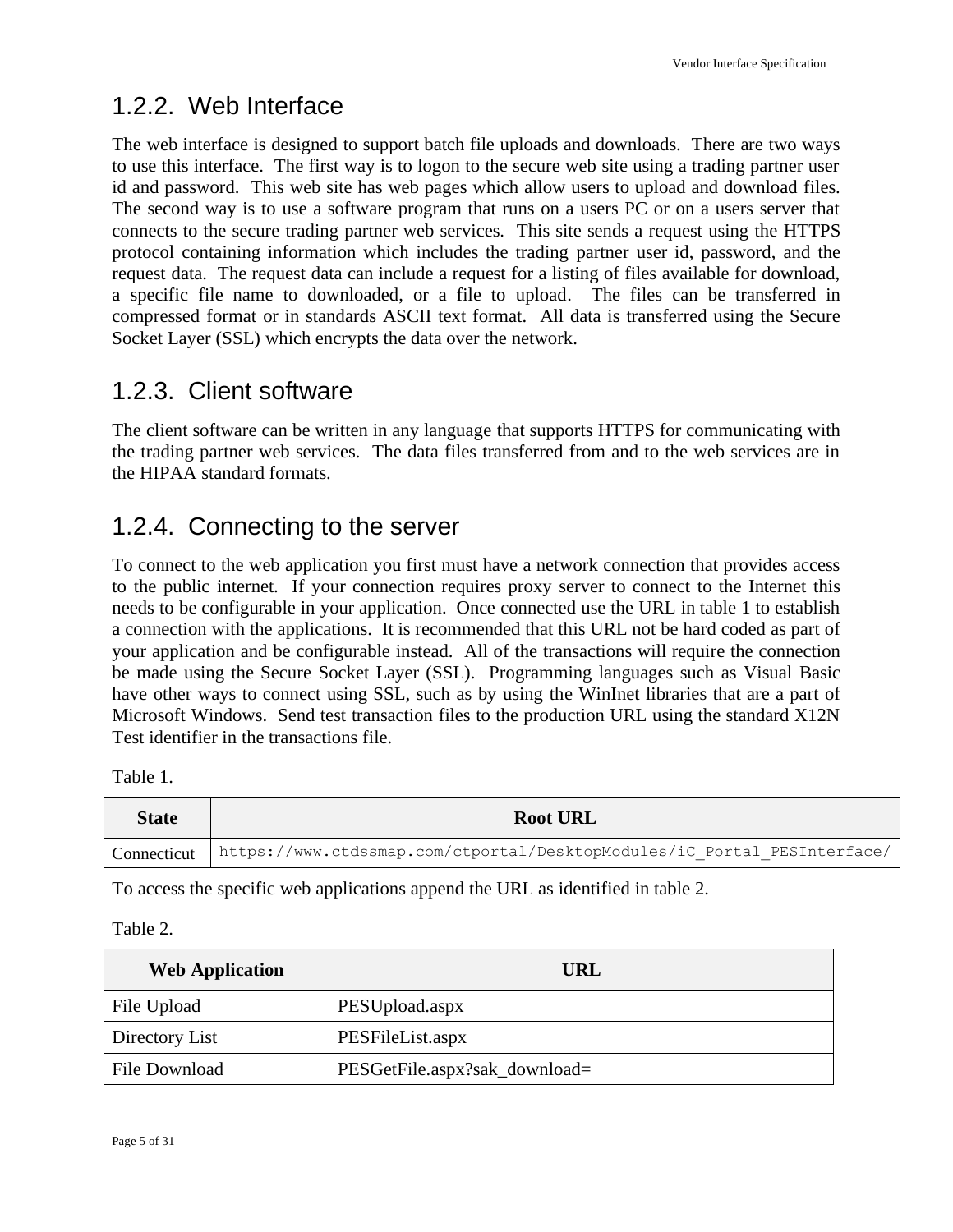# <span id="page-5-0"></span>1.2.5. File Upload

The file upload function uses standard HTTPS request. User ID, password and other required parameters must be embedded in the HTTP header. The file is sent in the http request body as data stream. The interface returns a message in XML format.

URL: https:// <Root URL>/PESUpload.aspx

| Table 3. File upload HTTP Header Description |  |  |
|----------------------------------------------|--|--|
|                                              |  |  |

| <b>Property Name</b> | <b>Header Property Description</b>                                                                                                                                                            | Length | <b>Require</b> |
|----------------------|-----------------------------------------------------------------------------------------------------------------------------------------------------------------------------------------------|--------|----------------|
| user name            | $6 - 20$<br>The User Id is used to authenticate the user submitting the<br>request. The User Id must be authorized to submit for the<br>Trading Partner Id.<br>Sample Data: Xyzuser           |        | Y              |
|                      |                                                                                                                                                                                               |        |                |
|                      | Format: Alphanumeric. This field should be at most 20<br>characters, and must begin with an alpha character.                                                                                  |        |                |
| password             | $6 - 8$<br>The Password is used in conjunction with the User Id to<br>ensure the validity of the user making the request.                                                                     |        | Y              |
|                      | Sample Data: jMstp567                                                                                                                                                                         |        |                |
|                      | Format: The password must be between 7 and 30<br>characters, and must contain at least 3 of these 4<br>character types: Upper Case letter, Lower Case<br>letter, Nmber and Special Character. |        |                |
| filename             | The path and name of the file being uploaded.                                                                                                                                                 | $1 -$  | Y              |
|                      | Sample Data: d:\myfile.dat                                                                                                                                                                    | 256    |                |
|                      | Format: Alphanumeric                                                                                                                                                                          |        |                |

#### Table 4. File Upload Response XML Message Description

| <b>Element</b>  | <b>Attribute</b> | <b>Response XML Message Description</b>                                                    |
|-----------------|------------------|--------------------------------------------------------------------------------------------|
| success         |                  | Returned as single node in XML format. BatchId is a reference<br>for the file is uploaded. |
|                 |                  | Sample: <success batchid="170516875"></success>                                            |
| passwordExpired |                  | Returned as single node in XML format.                                                     |
|                 |                  | Sample: $<$ passwordExpired $\ge$                                                          |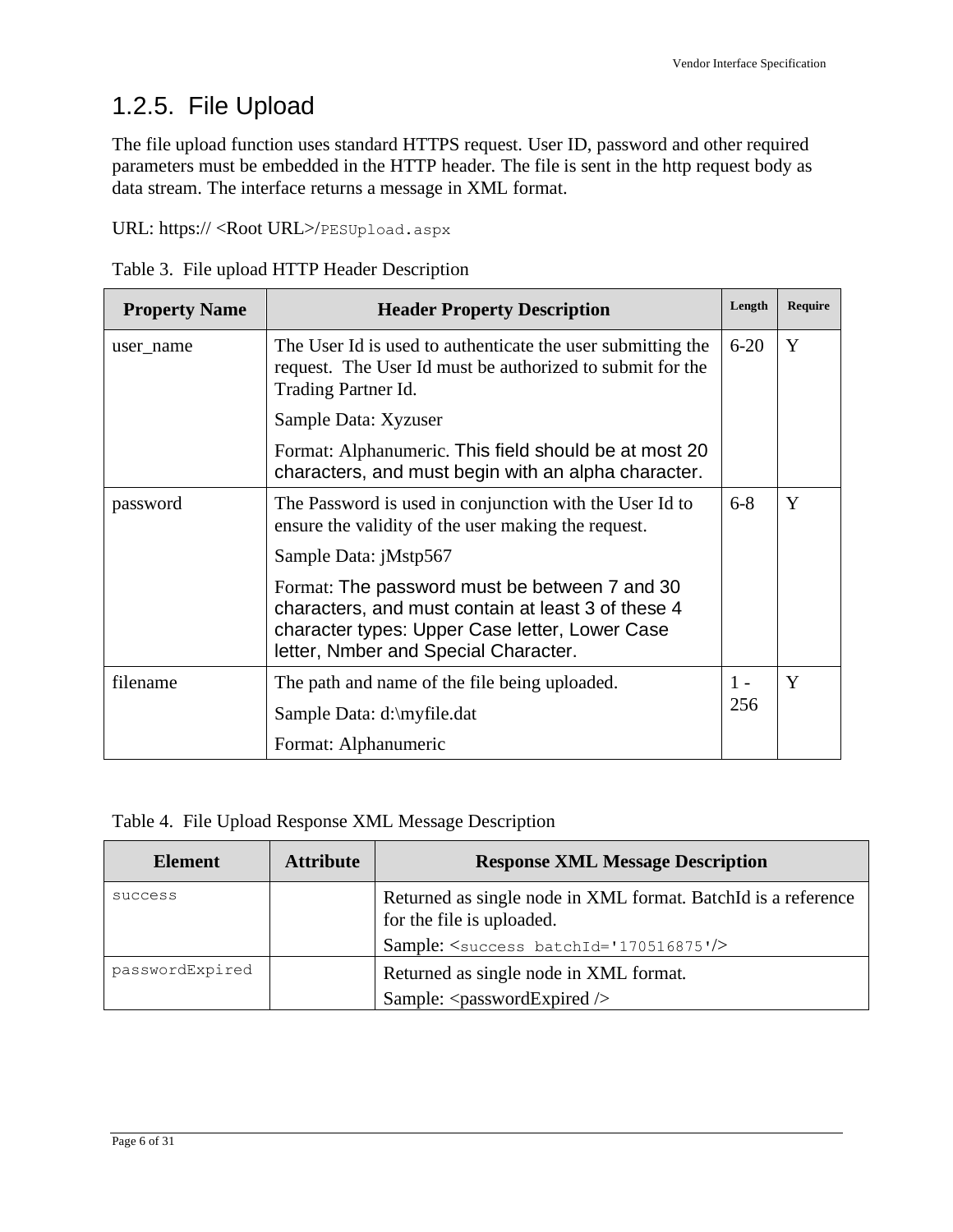| <b>Element</b> | <b>Attribute</b> | <b>Response XML Message Description</b>                                                  |  |  |
|----------------|------------------|------------------------------------------------------------------------------------------|--|--|
| error          | message          | If error has occurred during the process, an error message is<br>returned in XML format. |  |  |
|                |                  | Messages:                                                                                |  |  |
|                |                  | O Invalid ID/password. Please try again.                                                 |  |  |
|                |                  | O User account has been disabled. Please call<br>help desk to reset.                     |  |  |
|                |                  | O User account has been locked. Please call<br>help desk to reset.                       |  |  |
|                |                  | O An error occurred during the file upload.                                              |  |  |
|                |                  | O Upload URI not found.                                                                  |  |  |
|                |                  | O PI record not found.                                                                   |  |  |
|                |                  | O Error determining transaction type. File<br>transfer aborted.                          |  |  |
|                |                  | Sample: < error message=' Upload URI not found ' />                                      |  |  |
|                |                  | Format: Alphanumeric                                                                     |  |  |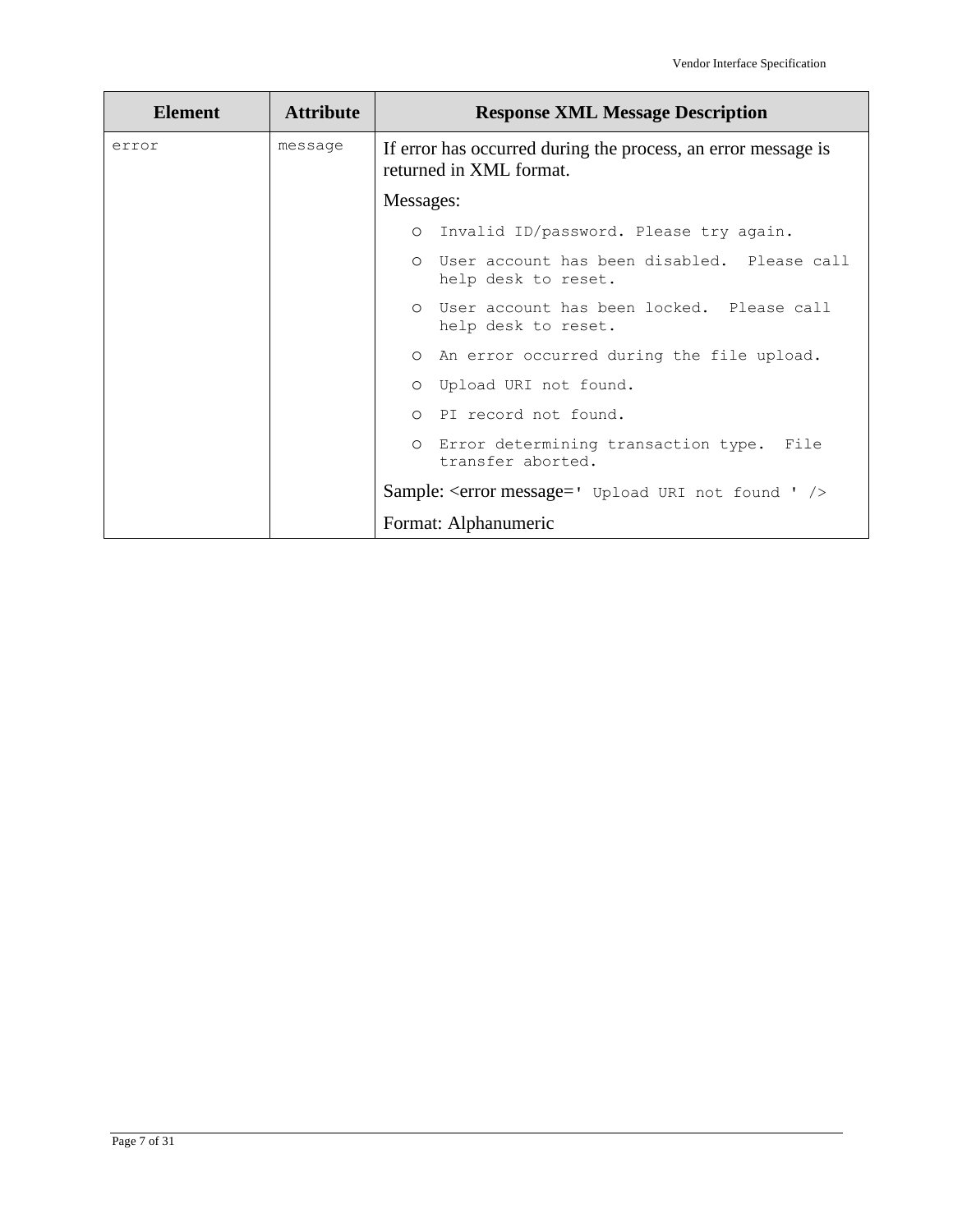Sample HTTP file upload request:

```
Accept-Language: en
Proxy-Connection: Keep-Alive
User-Agent: ecseagle
user name: trade123
password: password01
Host: www.ctdssmap.com
ISA*00* *00* *ZZ*100350619A *ZZ*00005 
*061011*1049*U*00401*000000183*0*P*:~GS*HC*100350619A*00005*20061011*1049*183*X*004010X098A1~ST*8
37*000000001~BHT*0019*00*PES183*20061011*1049*CH~REF*87*004010X098A1~NM1*41*1*LANE*TESTING****46*
KATBLANE~PER*IC*LANE*TE*9726044999~NM1*40*2*KANSAS MEDICAL ASSISTANCE 
PROGRAM*****46*00005~HL*1**20*1~PRV*BI*ZZ*3747P1801X~NM1*85*1*LANE*TESTING****34*123456789~N3*540
0 LEGACY 
DR~N4*PLANO*TX*75024~REF*1D*100350619A~HL*2*1*22*0~SBR*P*18*******MC~NM1*IL*1*BONNER*JILL****MI*0
0000041889~N3*1234 5TH ST~N4*MADISON*WI*537130000~DMG*D8*19800525*F~NM1*PR*2*KANSAS MEDICAL 
ASSISTANCE PROGRAM*****PI*48-
6029925~CLM*999*150***11::1*Y*C*Y*Y*B~HI*BK:1111~LX*1~SV1*HC:90050*150*UN*1*11**1~DTP*472*RD8*200
61011-
20061011~REF*6R*1~CLM*999*150***11::1*Y*C*Y*Y*B~HI*BK:1111~LX*1~SV1*HC:90050*150*UN*1*11**1~DTP*4
72*RD8*20061010-
20061010~REF*6R*1~CLM*999*150***11::1*Y*C*Y*Y*B~HI*BK:1111~LX*1~SV1*HC:90050*150*UN*1*11**1~DTP*4
72*RD8*20061010-
20061010~REF*6R*1~CLM*999*150***11::1*Y*C*Y*Y*B~HI*BK:1111~LX*1~SV1*HC:90050*150*UN*1*11**1~DTP*4
72*RD8*20061010-
20061010~REF*6R*1~CLM*999*150***11::1*Y*C*Y*Y*B~HI*BK:1111~LX*1~SV1*HC:90050*150*UN*1*11**1~DTP*4
72*RD8*20061010-
20061010~REF*6R*1~CLM*999*150***11::1*Y*C*Y*Y*B~HI*BK:1111~LX*1~SV1*HC:90050*150*UN*1*11**1~DTP*4
72*RD8*20061010-20061010~REF*6R*1~SE*56*000000001~GE*1*183~IEA*1*000000183~
```
#### Sample HTTP Response from file upload request:

```
HTTP/1.1 200 OK
Server: Microsoft-IIS/5.1
Date: Wed, 11 Oct 2006 15:49:45 GMT
X-Powered-By: ASP.NET
X-AspNet-Version: 2.0.50727
Transfer-Encoding: chunked
Cache-Control: private
Content-Type: text/html
```

```
<success batchId='170516875'/>
```
#### Sample HTTP Response with error from file upload Request:

```
HTTP/1.1 200 OK
Date: Fri, 04 Jan 2008 02:01:16 GMT
Server: Microsoft-IIS/6.0
X-Powered-By: ASP.NET
X-AspNet-Version: 2.0.50727
Cache-Control: private
Content-Type: text/html; charset=utf-8
Content-Length: 58
<error message= 'An error occurred during the file upload.'/>
```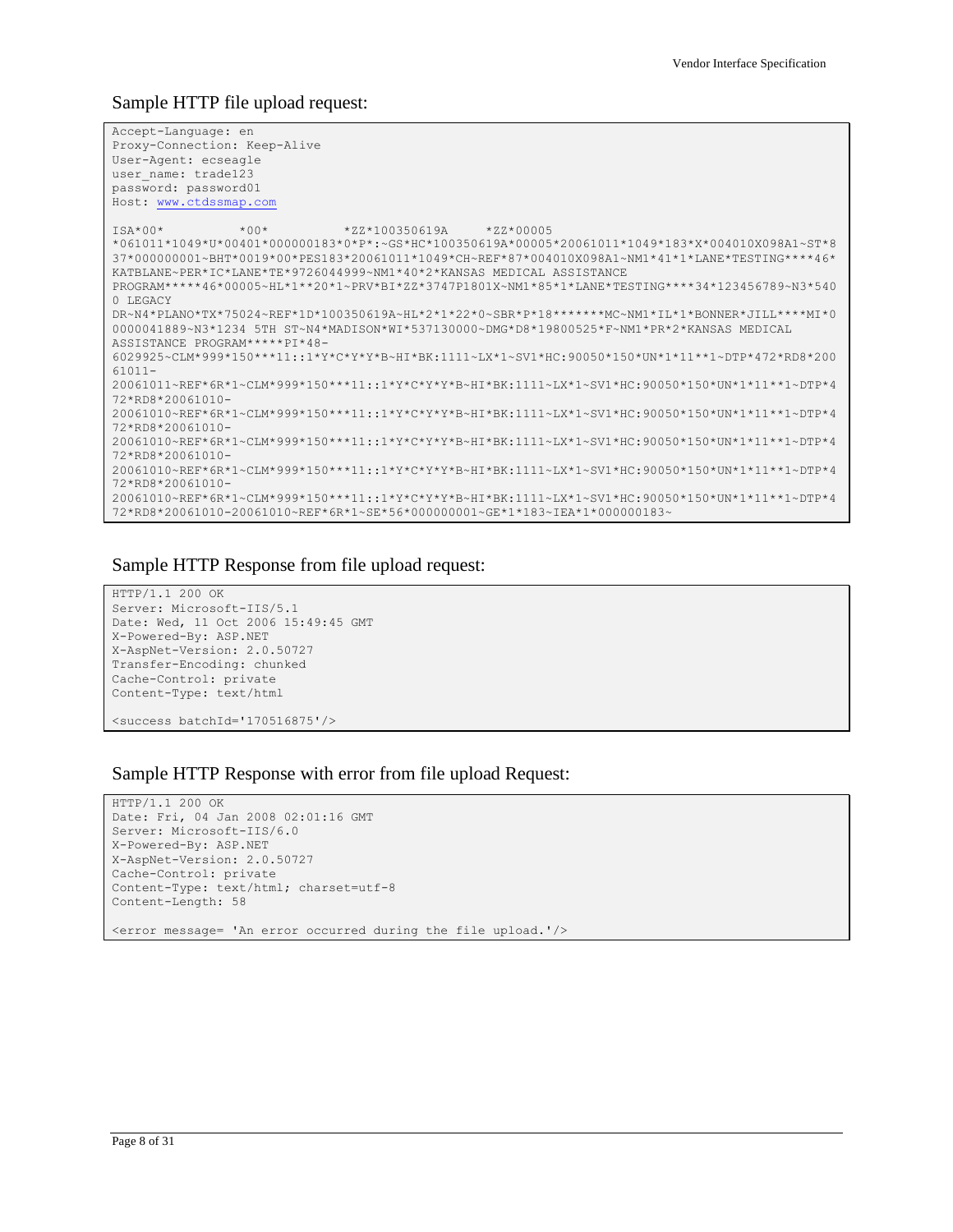# <span id="page-8-0"></span>1.2.6. Directory List

The directory list message is an XML formatted message sent over HTTPS. The reason for doing a directory list is to get the sak of any available files for downloading. The sak\_download key must be specified in the download url as querystring in order to get the file. The interface returns a message in XML format contains all available files in the download directory.

URL: https://<Root URL>/PESGetFile.aspx?sak\_download=1234

|  |  |  |  | Table 5. Directory List HTTP Header Description |
|--|--|--|--|-------------------------------------------------|
|--|--|--|--|-------------------------------------------------|

| <b>Property Name</b> | <b>Header Property Description</b>                                                                                                                                                            | Length | <b>Require</b> |
|----------------------|-----------------------------------------------------------------------------------------------------------------------------------------------------------------------------------------------|--------|----------------|
| user_name            | $6 - 20$<br>The User Id is used to authenticate the user submitting the<br>request. The User Id must be authorized to submit for the<br>Trading Partner Id.<br>Sample Data: xyzuser           |        | Y              |
|                      |                                                                                                                                                                                               |        |                |
|                      | Format: Alphanumeric. This field should be at most 20<br>characters, and must begin with an alpha character.                                                                                  |        |                |
| Password             | $6 - 8$<br>The Password is used in conjunction with the User Id to<br>ensure the validity of the user making the request.                                                                     |        | Y              |
|                      | Sample Data: jMstp567                                                                                                                                                                         |        |                |
|                      | Format: The password must be between 7 and 30<br>characters, and must contain at least 3 of these 4<br>character types: Upper Case letter, Lower Case<br>letter, Nmber and Special Character. |        |                |

Table 6. Directory Listing Response XML Description

| <b>Element</b> | <b>Attribute</b> | <b>Response XML Message Description</b>                                     |
|----------------|------------------|-----------------------------------------------------------------------------|
| file           | sak download     | System generated key that is used to identify the file<br>can be downoaded. |
|                |                  | Sample Data: 2222222222                                                     |
|                |                  | Format: Numeric                                                             |
|                | filename         | Name of the file that is stored in the system.                              |
|                |                  | Sample Data:<br>9856 9855 5FCCA113 999X12BATCH 0 100000041.<br>999          |
|                |                  | Format: Alphanumeric                                                        |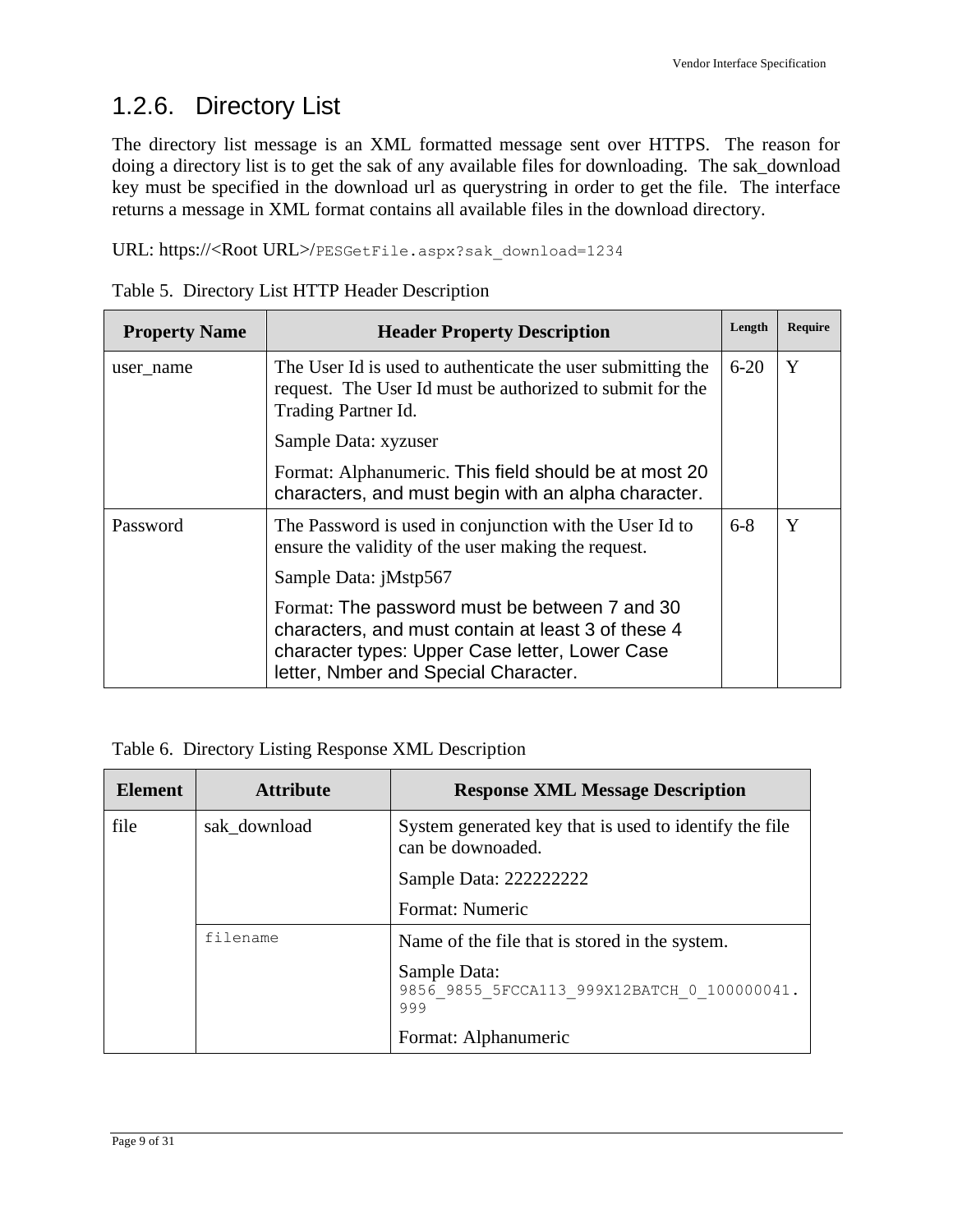| Element | <b>Attribute</b>   | <b>Response XML Message Description</b>                              |  |  |
|---------|--------------------|----------------------------------------------------------------------|--|--|
|         | shortname          | Short name of the transaction type.                                  |  |  |
|         |                    | Sample Data: Functional Ack                                          |  |  |
|         |                    | Format: Alphanumeric                                                 |  |  |
|         | cde identification | Code that identifies the document type                               |  |  |
|         |                    | Required value: 999 X12 BATCH                                        |  |  |
|         |                    | Format: Alphanumeric                                                 |  |  |
|         | dte available      | Date and time that the file is made available on the<br>file server. |  |  |
|         |                    | Sample Data: 6/25/2007 12:00:00 AM                                   |  |  |
|         |                    | Format: Numeric                                                      |  |  |
|         | dte downloaded     | Date and time that the file is downloaded                            |  |  |
|         |                    | Sample Data: 6/25/2007 12:00:00 AM                                   |  |  |
|         |                    | Format: Numeric                                                      |  |  |

### Table 7. Directory Listing Response Error Message Description

| <b>Element</b>  | <b>Attibute</b> | <b>Response XML Error Message Description</b>                                                     |  |  |  |
|-----------------|-----------------|---------------------------------------------------------------------------------------------------|--|--|--|
| passwordExpired |                 | Returned as single node in XML format.                                                            |  |  |  |
|                 |                 | Sample: $<$ passwordExpired $\rightarrow$                                                         |  |  |  |
| error           | message         | If error has occurred during the process, an error<br>message is returned in XML format.          |  |  |  |
|                 |                 | Messages:                                                                                         |  |  |  |
|                 |                 | Invalid ID/password. Please try<br>$\circ$<br>again.                                              |  |  |  |
|                 |                 | User account has been disabled.<br>$\circ$<br>Please call help desk to reset.                     |  |  |  |
|                 |                 | User account has been locked. Please<br>$\Omega$<br>call help desk to reset.                      |  |  |  |
|                 |                 | An error occurred during the List<br>Files process.                                               |  |  |  |
|                 |                 | Sample: < error message = 'User account has been<br>locked. Please call help desk to reset.'<br>/ |  |  |  |
|                 |                 | Format: Alphanumeric                                                                              |  |  |  |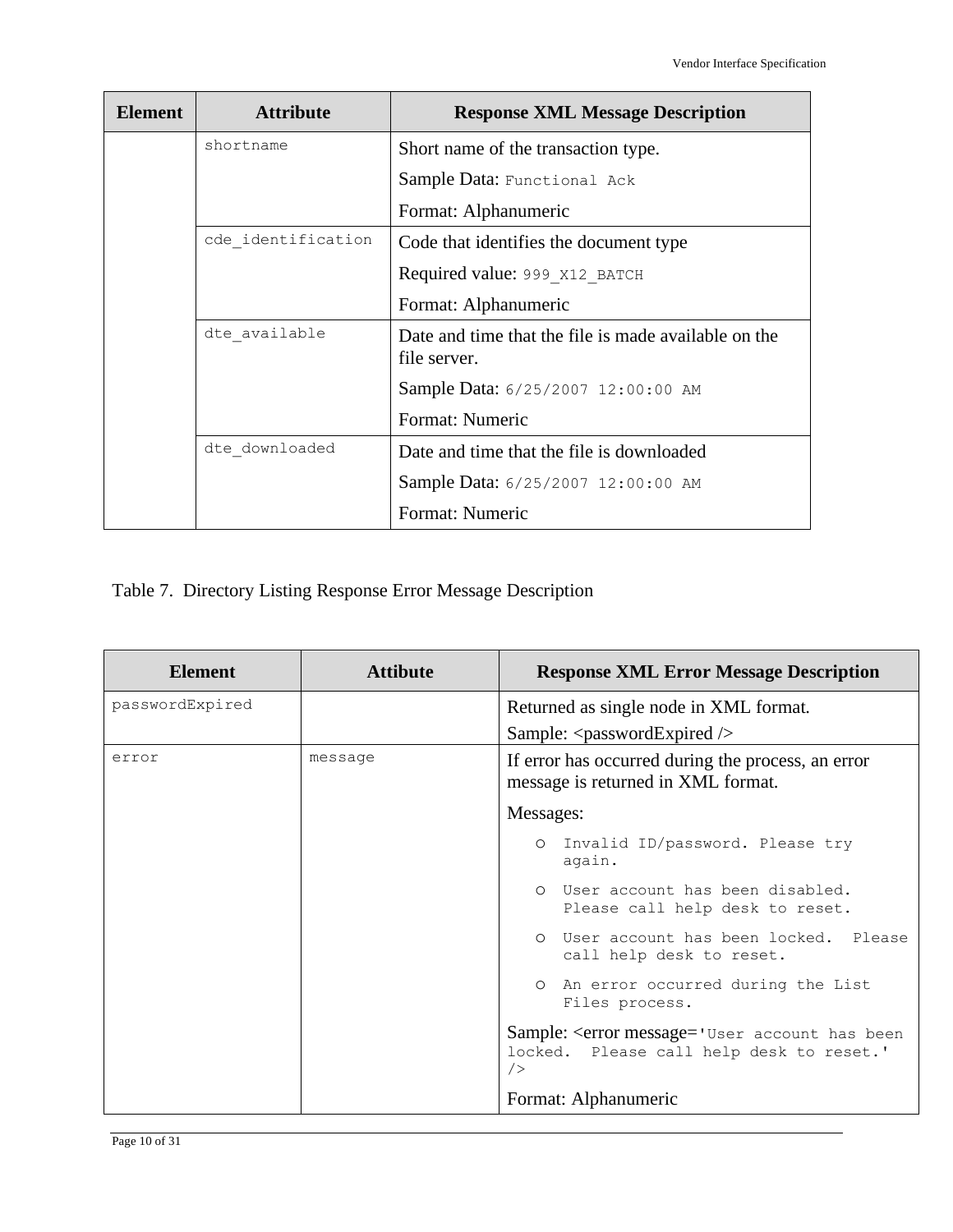#### Sample HTTP Request for Directory Listing:

```
Accept-Language: en
Proxy-Connection: Keep-Alive
User-Agent: ecseagle
user name: trade123
password: password01
Host: www.ctdssmap.com
```
#### Sample HTTP Response from Directory Listing Request:

```
Accept-Language: en
Proxy-Connection: Keep-Alive
User-Agent: ecseagle
user name: trade123
password: password01
Host: www.ctdssmap.com
<files>
        \text{while sak\_download="251910" filename="11917_11915_0B828945_999X12BATCH_0_100000041.999" shortname="Functional Ack \overline{C} de identification="999 X12 BATCH"
                                                    " cde_identification="999_X12_BATCH"
dte_available="7/10/2007 12:00:00 AM"
               dte_downloaded="7/10/2007 10:51:11 PM" />
        <file sak_download="251886" filename="11788_11787_2DCD4265_TA1X12BATCH_0_100000041.TA1"
                                                    " cde identification="TA1_X12_BATCH"
dte_available="7/10/2007 12:00:00 AM"
               dte downloaded="7/10/2007 8:41:02 AM" />
        <file sak_download="251873" filename="11702_11701_455137D0_TA1X12BATCH_0_100000041.TA1"
                                                   " cde_identification="TA1_X12_BATCH"
dte_available="7/9/2007 12:00:00 AM"
               dte downloaded="1/1/1900 12:00:00 AM" />
        \text{while sak\_download="251781" filename="11274_11273_15169940_999X12BATCH\_0_100000041.999" shortname="Functional Ack \overline{C} de identification="999 X12 BATCH"
                                                    " cde_identification="999_X12_BATCH"
dte_available="7/5/2007 12:00:00 AM"
               dte downloaded="7/6/2007 10:20:42 AM" />
        <file sak_download="251766" filename="11224_11223_8A6A3E82_999X12BATCH_0_100000041.999"
                shortname="Functional Ack " cde_identification="999_X12_BATCH" 
dte_available="7/4/2007 12:00:00 AM"
               dte downloaded="7/4/2007 4:24:11 PM" />
        <file sak_download="251722" filename="10994_10993_DAB7A096_TA1X12BATCH_0_100000041.TA1"
                                                    " cde_identification="TA1_X12_BATCH"
dte available="7/2/2007 12:00:00 AM"
               dte downloaded="7/2/2007 11:35:41 PM" />
        <file sak_download="251573" filename="10166_10160_DB9F5AD3_999X12BATCH_0_100000041.999"
                                                " cde_identification="999_X12_BATCH"
dte_available="6/27/2007 12:00:00 AM"
               dte_downloaded="7/3/2007 4:48:37 PM" />
        <file sak_download="251572" filename="10165_10159_4E7FDAFE_999X12BATCH_0_100000041.999"
                shortname="Functional Ack " cde_identification="999_X12_BATCH" 
dte_available="6/27/2007 12:00:00 AM"
               dte downloaded="7/3/2007 4:48:37 PM" />
        <file sak_download="251571" filename="10164_10158_7202D753_999X12BATCH_0_100000041.999"
                                                    " cde_identification="999_X12_BATCH"
dte_available="6/27/2007 12:00:00 AM"
               dte_downloaded="7/3/2007 4:48:38 PM" />
        <file sak download="251569" filename="10162 10156 DA2599F8 999X12BATCH 0 100000041.999"
               shortname="Functional Ack "
cde_identification="999_X12_BATCH"
dte_available="6/27/2007 12:00:00 AM"
               dte downloaded="7/2/2007 11:03:36 PM" />
        <file sak_download="251558" filename="10096_10095_386044F9_999X12BATCH_0_100000041.999"
               shortname="Functional Ack \overline{''} cde identification="999 X12 BATCH"
dte_available="6/26/2007 12:00:00 AM"
               dte downloaded="6/28/2007 9:03:19 AM" />
        <file sak_download="251557" filename="10094_10092_6BBD6CDB_999X12BATCH_0_100000041.999"
                shortname="Functional Ack " cde_identification="999_X12_BATCH" 
dte_available="6/26/2007 12:00:00 AM"
               dte downloaded="7/2/2007 11:07:34 PM" />
</files>
```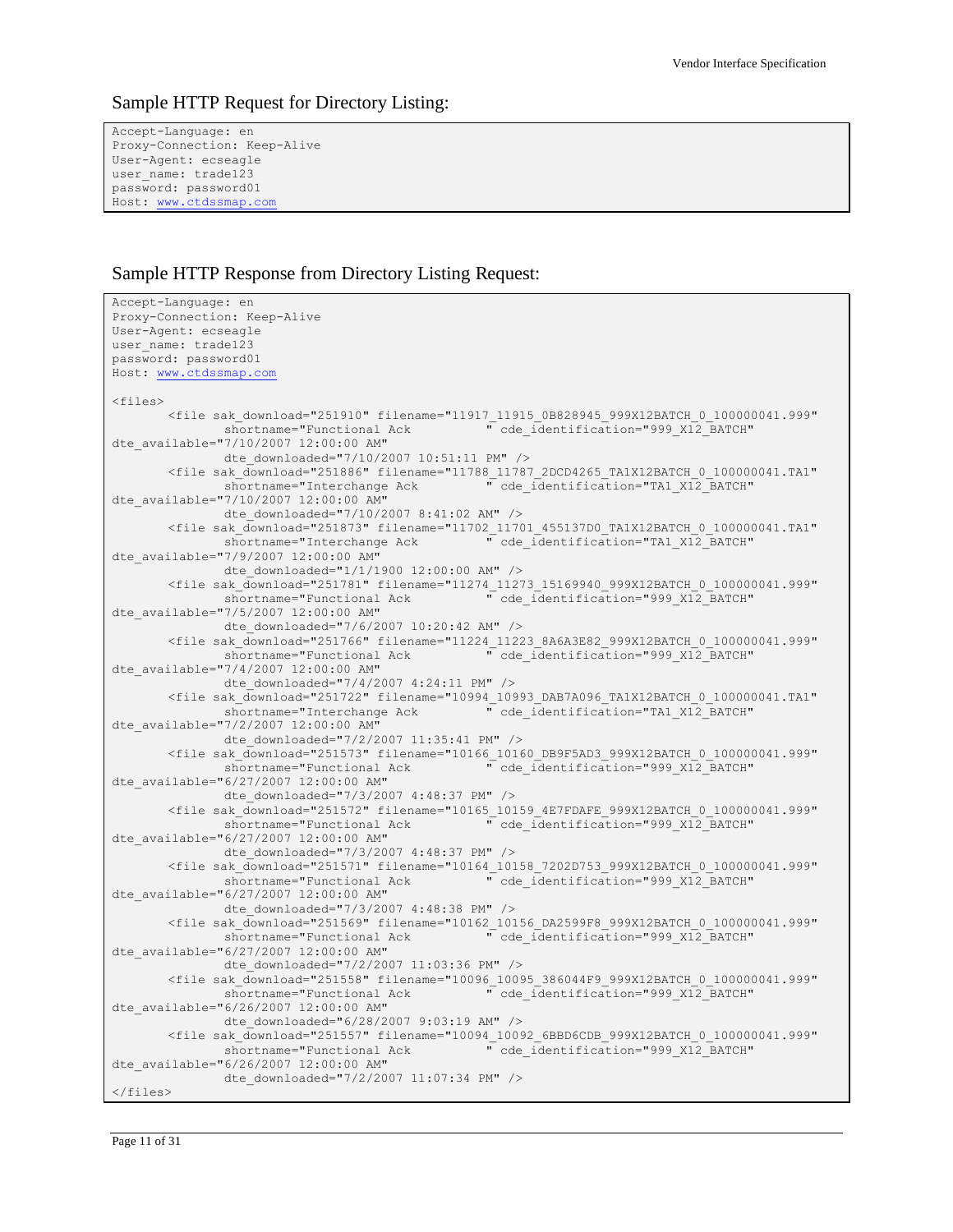Sample HTTP Response with error from Directory Listing Request:

HTTP/1.1 200 OK Date: Fri, 04 Jan 2008 02:01:16 GMT Server: Microsoft-IIS/6.0 X-Powered-By: ASP.NET X-AspNet-Version: 2.0.50727 Cache-Control: private Content-Type: text/html; charset=utf-8 Content-Length: 58 <error message= 'An error occurred during the List Files process.'/>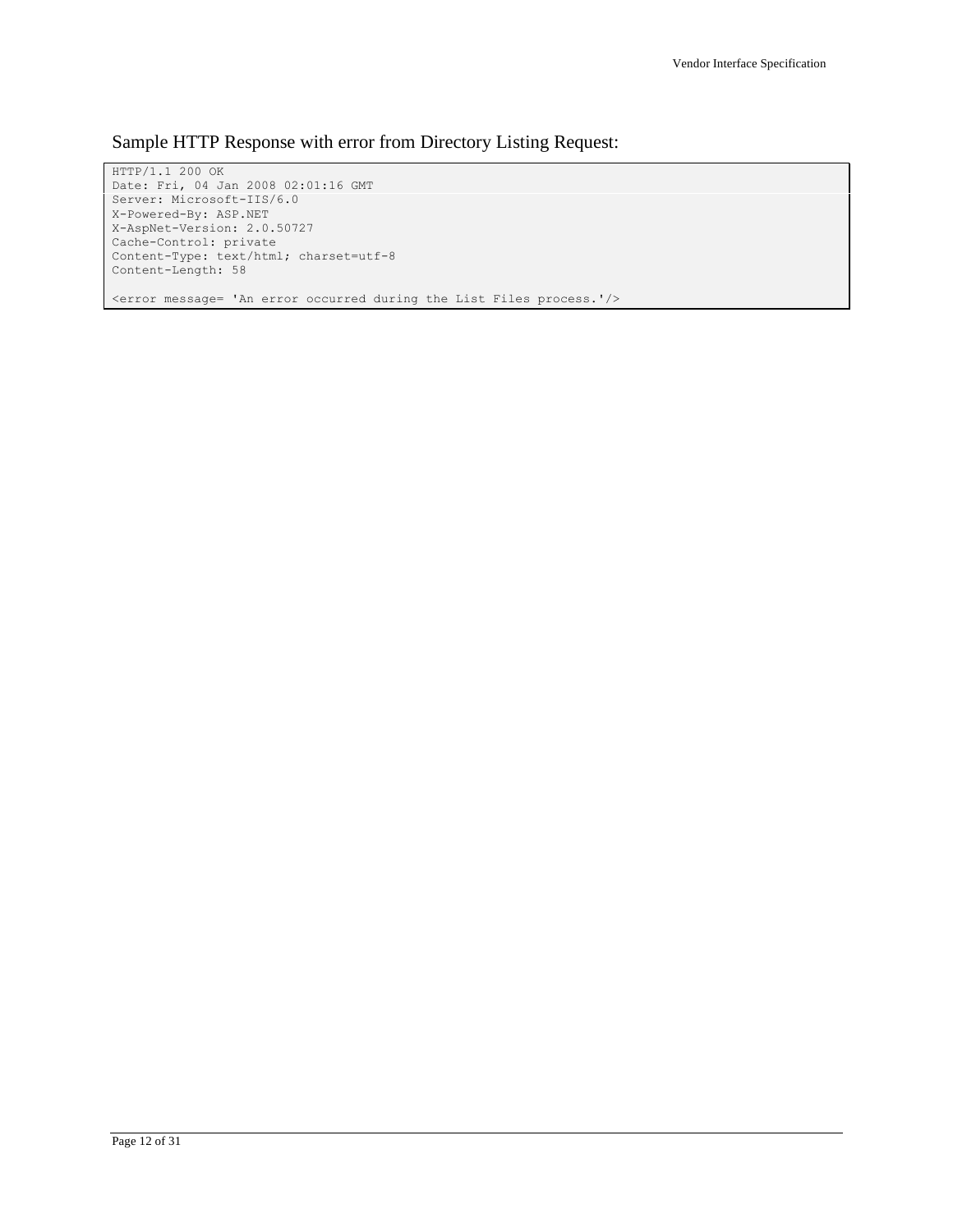### <span id="page-12-0"></span>1.2.7. Download a File

The download a file message is an HTTP request sent over HTTPS. A file name from the directory listing response is used to request the file to download. SAK\_DOWNLOAD must be specified in the download url as querystring in order to get the file.

URL: https://<Root URL>/ PESGetFile.aspx?sak\_download={sak\_download}

|  |  | Table 8. Download File Request Message Description |
|--|--|----------------------------------------------------|
|  |  |                                                    |

| <b>Proerty Name</b>     | <b>Header Property Description</b>                                                                                                                                                               | Length | <b>Require</b> |
|-------------------------|--------------------------------------------------------------------------------------------------------------------------------------------------------------------------------------------------|--------|----------------|
| user name               | The User Id is used to authenticate the user<br>$6 - 20$<br>submitting the request. The User Id must be<br>authorized to submit for the Trading Partner Id.                                      |        | Y              |
|                         | Sample Data: Xyzuser                                                                                                                                                                             |        |                |
|                         | Format: Alphanumeric. This field should be at<br>most 20 characters, and must begin with an<br>alpha character.                                                                                  |        |                |
| Password                | The Password is used in conjunction with the User Id<br>to ensure the validity of the user making the request.                                                                                   | $6-8$  | Y              |
|                         | Sample Data: jMstp567                                                                                                                                                                            |        |                |
|                         | Format: The password must be between 7 and<br>30 characters, and must contain at least 3 of<br>these 4 character types: Upper Case letter,<br>Lower Case letter, Nmber and Special<br>Character. |        |                |
| <b>QueryString Name</b> | <b>Description</b>                                                                                                                                                                               | Length | <b>Require</b> |
| sak_download            | System generated key that is used to indentify the file<br>can be downoaded.                                                                                                                     | 9      | Y              |
|                         | Sample Data: 256499                                                                                                                                                                              |        |                |
|                         | Format: Numeric                                                                                                                                                                                  |        |                |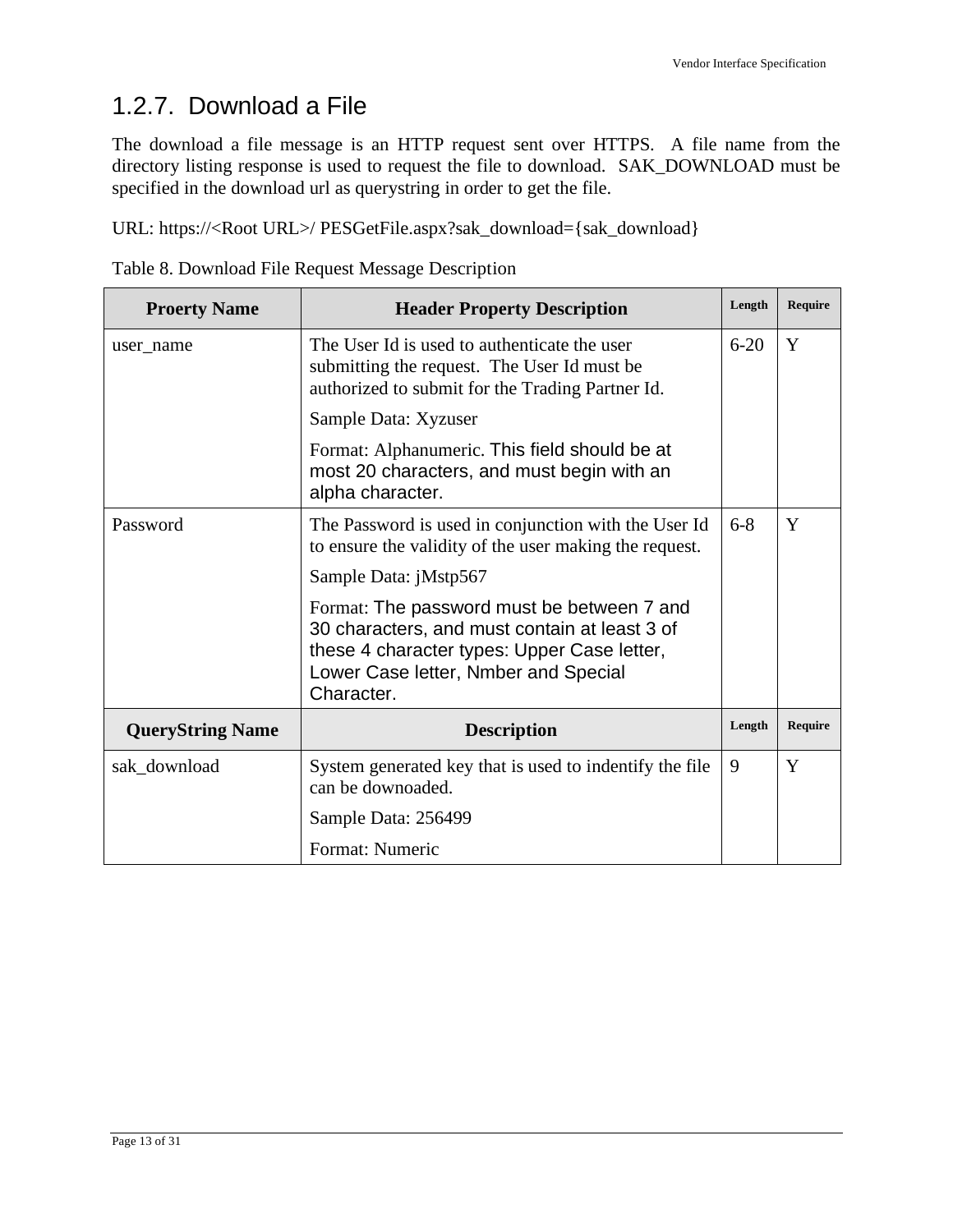| <b>Element</b>  | <b>Attribute</b> | <b>Response XML Error Message Description</b>                                            |  |  |  |  |
|-----------------|------------------|------------------------------------------------------------------------------------------|--|--|--|--|
| passwordExpired |                  | Returned as single node in XML format.                                                   |  |  |  |  |
|                 |                  | Sample: $<$ passwordExpired $\ge$                                                        |  |  |  |  |
| error           | message          | If error has occurred during the process, an error<br>message is returned in XML format. |  |  |  |  |
|                 |                  | Messages:                                                                                |  |  |  |  |
|                 |                  | Invalid ID/password. Please try<br>$\circ$<br>again.                                     |  |  |  |  |
|                 |                  | User account has been disabled.<br>$\cap$<br>Please call help desk to reset.             |  |  |  |  |
|                 |                  | User account has been locked. Please<br>$\cap$<br>call help desk to reset.               |  |  |  |  |
|                 |                  | File to download was not specified in<br>$\circ$<br>the request.                         |  |  |  |  |
|                 |                  | O File to download is not found.                                                         |  |  |  |  |
|                 |                  | O Download URI not found.                                                                |  |  |  |  |
|                 |                  | O Could not download file: {fileName}                                                    |  |  |  |  |
|                 |                  | Sample: < error message = 'Download URI not<br>found $\prime$ />                         |  |  |  |  |
|                 |                  | Format: Alphanumeric                                                                     |  |  |  |  |

|  |  |  |  |  |  | Table 9. Download File Response Error Message Description |
|--|--|--|--|--|--|-----------------------------------------------------------|
|--|--|--|--|--|--|-----------------------------------------------------------|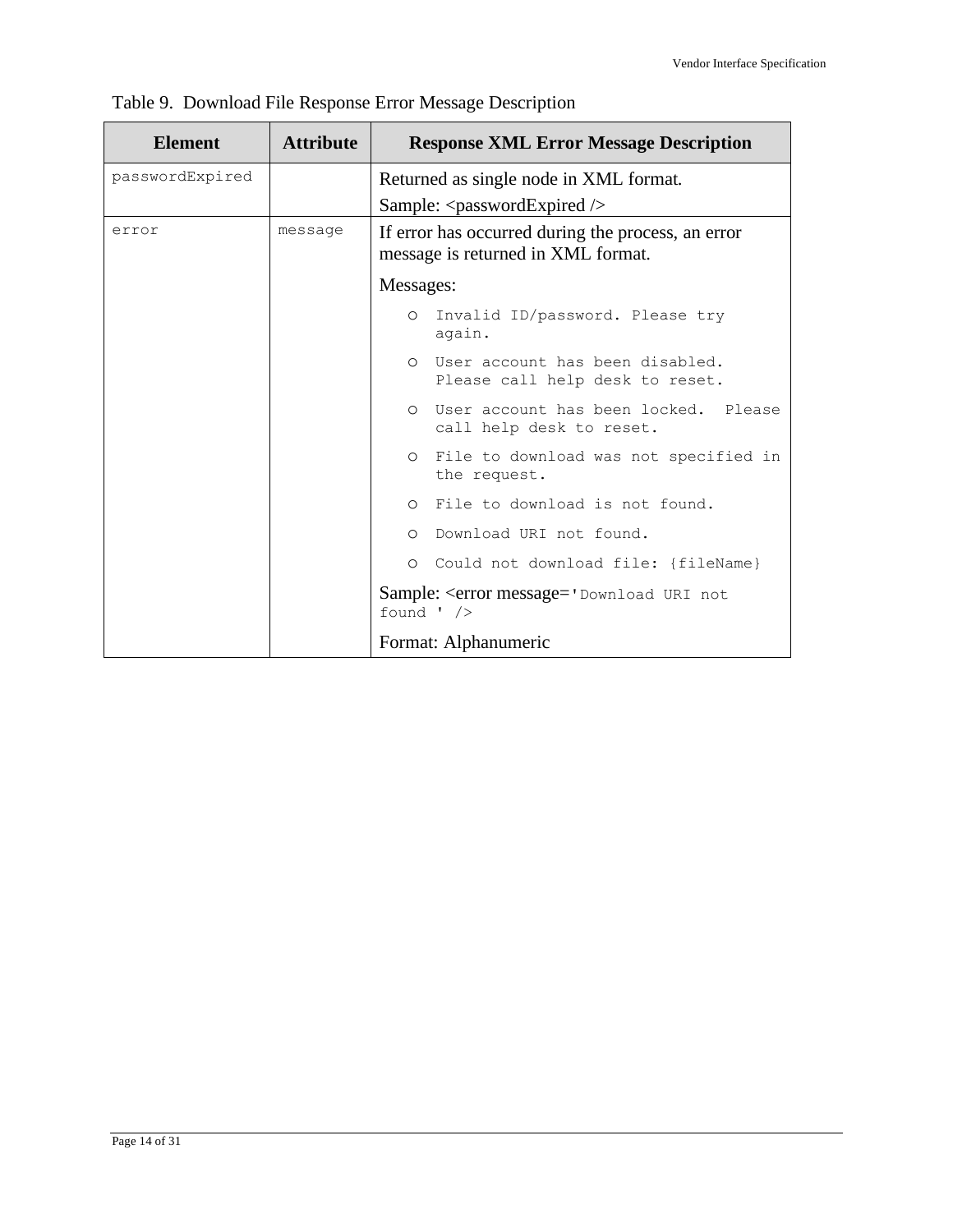Sample HTTP Request for a file download:

```
Accept-Language: en
Proxy-Connection: Keep-Alive
User-Agent: ecseagle
user name: trade123
password: password01
Host: www.ctdssmap.com
```
#### Sample HTTP Response from Download file Request:

```
HTTP/1.1 200 OK
Date: Fri, 04 Jan 2008 01:37:59 GMT
Server: Microsoft-IIS/6.0
X-Powered-By: ASP.NET
X-AspNet-Version: 2.0.50727
Content-Disposition: attachment; filename=81593_81592_8C6D1561_999X12BATCH_0_100000041.999
Transfer-Encoding: chunked
Cache-Control: private
Content-Type: text/plain
ISA*00* *00* *ZZ*123456789 *ZZ*100000041 
*071025*1320*U*00401*000000010*0*T*:~GS*FA*445498161*100000041*20071025*13204268*7*X*004010~ST*99
9*7001~AK1*HC*129~AK2*837*000000001~AK5*A~AK9*A*1*1*1~SE*6*7001~GE*1*7~IEA*1*000000010~
```
#### Sample HTTP Response with error from Download file Request:

HTTP/1.1 200 OK Date: Fri, 04 Jan 2008 02:01:16 GMT Server: Microsoft-IIS/6.0 X-Powered-By: ASP.NET X-AspNet-Version: 2.0.50727 Cache-Control: private Content-Type: text/html; charset=utf-8 Content-Length: 58 <error message= 'Download URI not found.'/>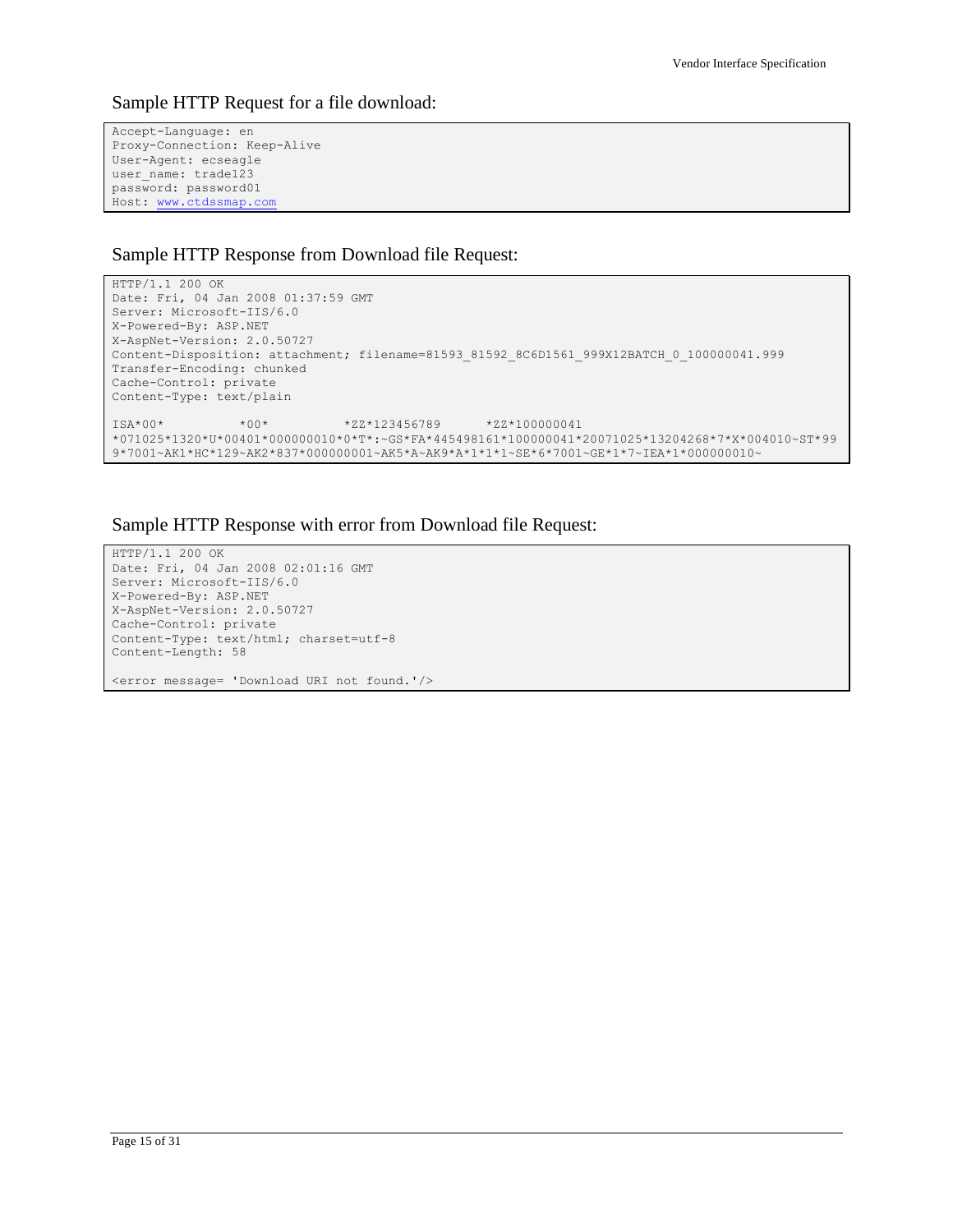# <span id="page-15-0"></span>**Appendix A - Revision Log**

**Amendment History - Document Status (e.g. Draft, Final, Release #):**

| <b>Document</b><br><b>Version #</b> | Approval<br><b>Date</b> | <b>Modified By</b> | Section, Page(s)and Text Revised                    |
|-------------------------------------|-------------------------|--------------------|-----------------------------------------------------|
| Version 5                           | 11/1/2020               | Dawn Boyle         | DXC Technology to Gainwell Technologies<br>Updates. |
|                                     |                         |                    |                                                     |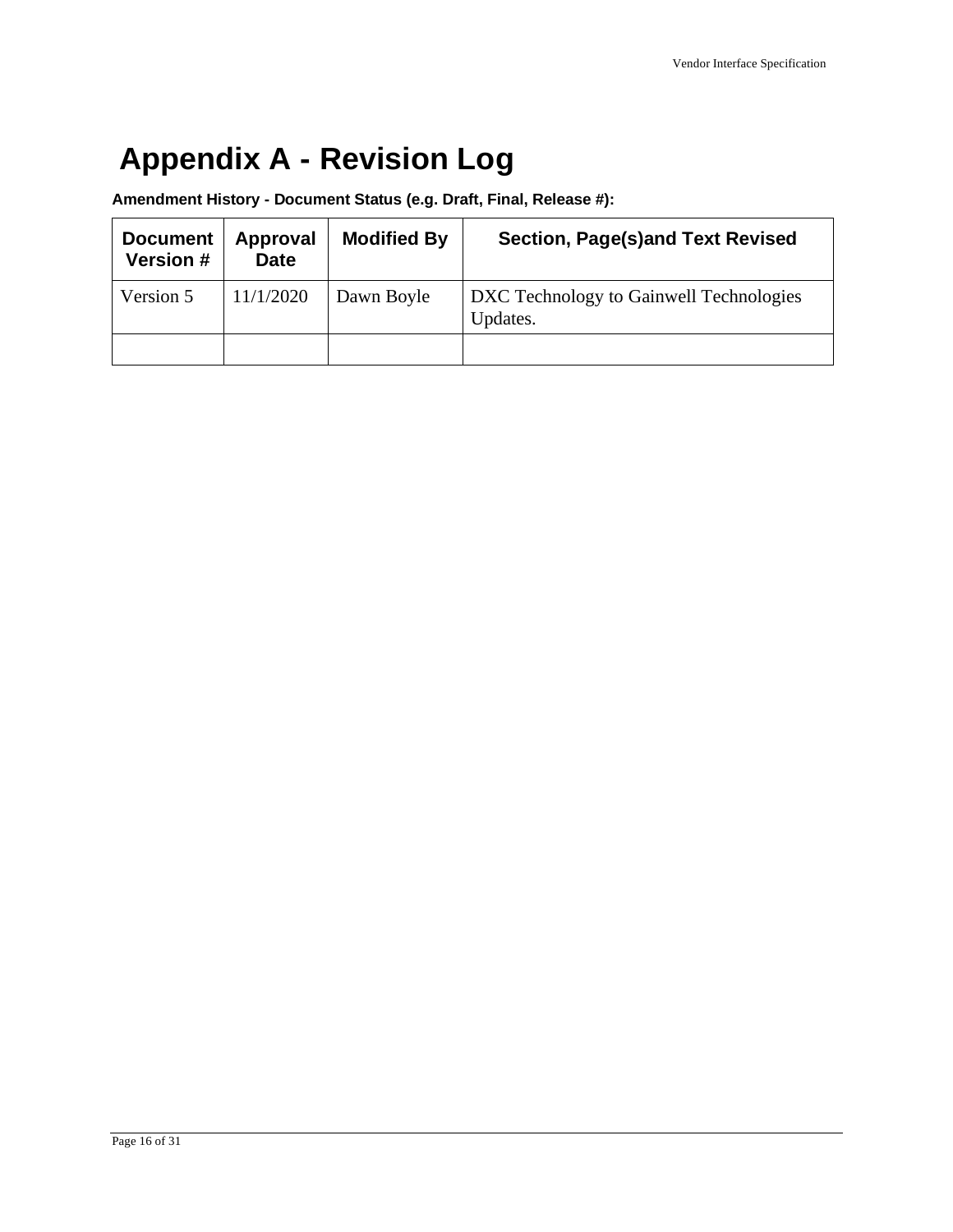# **Appendix B - Current Format / Interchange Format Cross Reference**

This appendix serves as a transition guide to assist software vendors that currently have automated data exchanges in place with the Legacy Medicaid billing system. The intent of the appendix is to highlight the specification changes between the Legacy system and the new Medicaid system.

The changes are presented in the following tables. Legacy system specifications are documented under column header "Legacy System Interface" and the corresponding interChange specification on the right under column header "interChange Interface".

Table 10. This table documents the changes to the URL where data is uploaded/downloaded.

<span id="page-16-0"></span>

| <b>Legacy System Interface</b> |                                            | <b>InterChange Interface</b>                                             |
|--------------------------------|--------------------------------------------|--------------------------------------------------------------------------|
| <b>State</b>                   | <b>Root URL</b>                            | <b>Root URL</b>                                                          |
| Connecticut                    | $Production -$<br>www.ctmedicalprogram.com | https://www.ctdssmap.com/ctportal/DesktopModules/iC Portal PESInterface/ |
|                                | $Test -$<br>www.ctmedicalprogram.com/test  |                                                                          |

Table 11. Documents the name changes to the web application

|                        | <b>Legacy System Interface</b>         | <b>InterChange Interface</b>  |
|------------------------|----------------------------------------|-------------------------------|
| <b>Web Application</b> | <b>URL Suffix</b>                      | <b>URL Suffix</b>             |
| File Upload            | /secure/WebUploadFromClient            | PESUpload.aspx                |
| Directory List         | /secure/WebDirectoryDownloadFromClient | PESFileList.aspx              |
| File Download          | /secure/WebDownloadFromClient          | PESGetFile.aspx?sak_download= |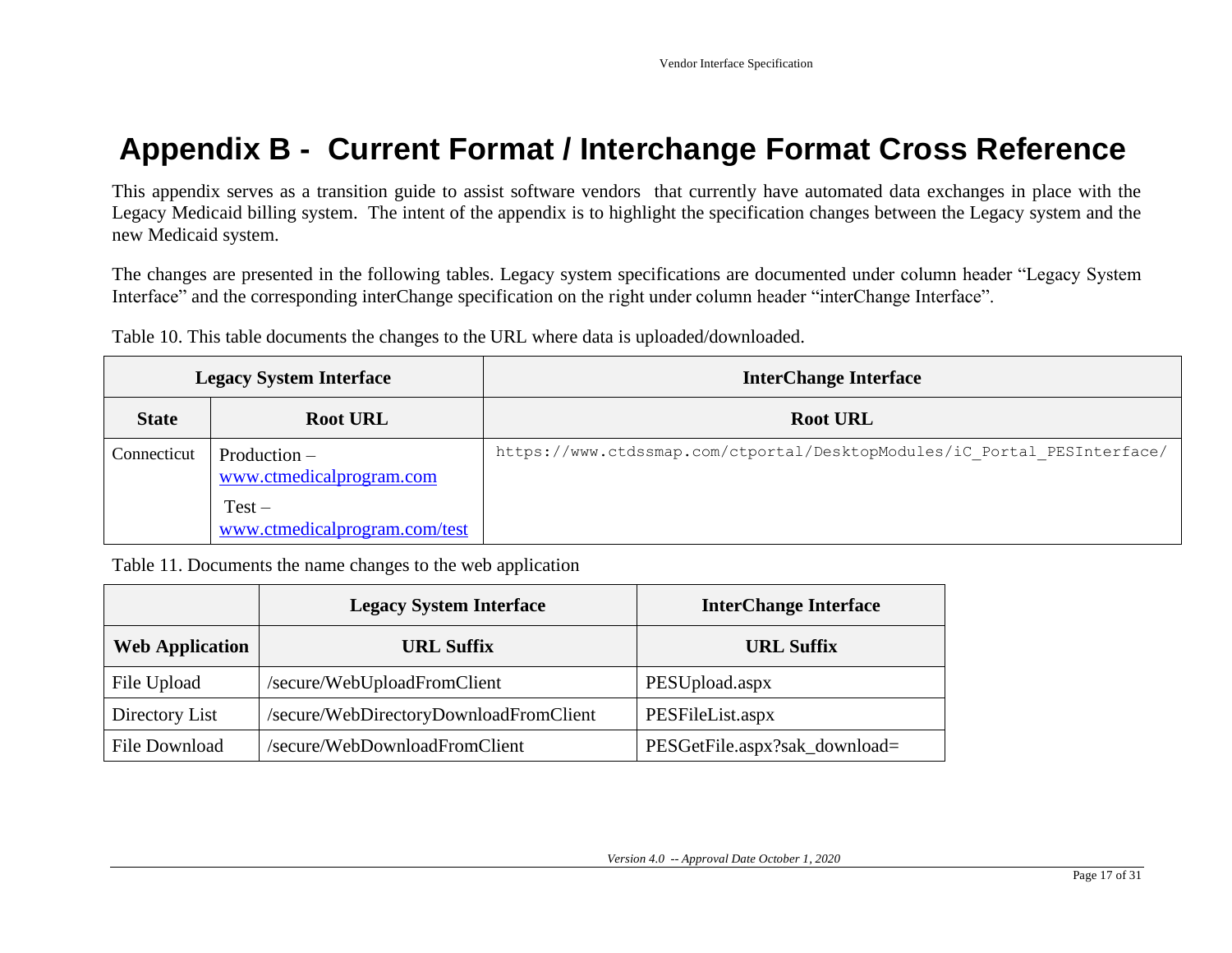### Table 12. File Upload Request

|                  | <b>Legacy System Interface</b>                                                                                                                                                                     |          |             |                                | interChange Interface                                                                                                                                                                                    |          |         |
|------------------|----------------------------------------------------------------------------------------------------------------------------------------------------------------------------------------------------|----------|-------------|--------------------------------|----------------------------------------------------------------------------------------------------------------------------------------------------------------------------------------------------------|----------|---------|
| <b>Element</b>   | <b>XML Message Description</b>                                                                                                                                                                     | Length   | Require     | <b>Property</b><br><b>Name</b> | <b>Header Property</b><br><b>Description</b>                                                                                                                                                             | Length   | Require |
| TradingPartnerId | The Trading Partner Id is used to identify whom the<br>transaction is for. The Id, along with the User Id<br>and Password, is used to authenticate the user.<br>Sample Data: 2222222222            | $3 - 35$ | $\mathbf Y$ | n/a                            | Not used                                                                                                                                                                                                 |          |         |
|                  | Format: Alphanumeric                                                                                                                                                                               |          |             |                                |                                                                                                                                                                                                          |          |         |
| UserId           | The User Id is used to authenticate the user<br>submitting the request. The User Id must<br>be authorized to submit for the Trading<br>Partner Id.<br>Sample Data: xyzuser<br>Format: Alphanumeric | $3-15$   | Y           | user_name                      | The User Id is used to<br>authenticate the user<br>submitting the request. The<br>User Id must be authorized to<br>submit for the Trading Partner<br>Id.<br>Sample Data: xyzuser<br>Format: Alphanumeric | $6 - 20$ | Y       |
| Password         | The Password is used in conjunction with<br>the User Id to ensure the validity of the<br>user making the request.<br>Sample Data: jmstp567<br>Format: Alphanumeric                                 | $6 - 8$  | Y           | password                       | The Password is used in<br>conjunction with the User Id<br>to ensure the validity of the<br>user making the request.<br>Sample Data: jmstp567<br>Format: Alphanumeric                                    | $6 - 8$  | Y       |
| Function         | This is the Upload file function name. This value<br>must always be filled with "UPLOADFILE" to be a<br>valid request.<br>Required value: UPLOADFILE                                               | 10       | Y           | n/a                            | Not used                                                                                                                                                                                                 |          |         |
|                  | Format: Alphanumeric                                                                                                                                                                               |          |             |                                |                                                                                                                                                                                                          |          |         |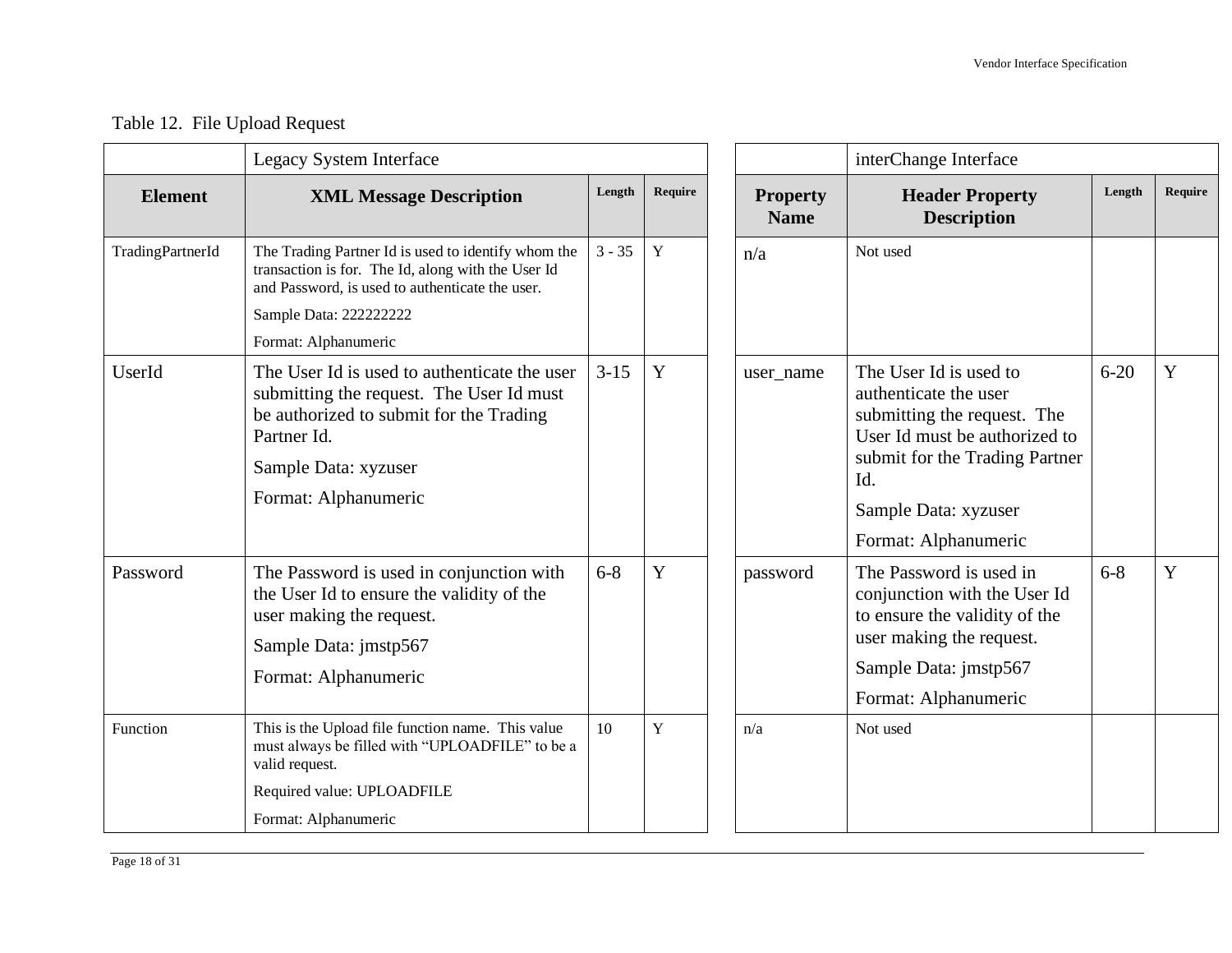| FileName | The path and name of the file being uploaded.<br>Sample Data: d:\myfile.dat<br>Format: Alphanumeric                                                                                                                                            | . .<br>256 |   | FileName | The path and name of the file being<br>uploaded.<br>Sample Data: d:\myfile.dat<br>Format: Alphanumeric | $1 - 256$ | $\mathbf{Y}$ |
|----------|------------------------------------------------------------------------------------------------------------------------------------------------------------------------------------------------------------------------------------------------|------------|---|----------|--------------------------------------------------------------------------------------------------------|-----------|--------------|
| FileSize | Specifies the size of the file. The size is compared<br>against the actual size of the file uploaded to ensure<br>no data is lost. If the file is in a zipped format, this<br>is the zipped file size.<br>Sample Data: 1022<br>Format: Numeric | 8          | v | n/a      | Not used                                                                                               |           |              |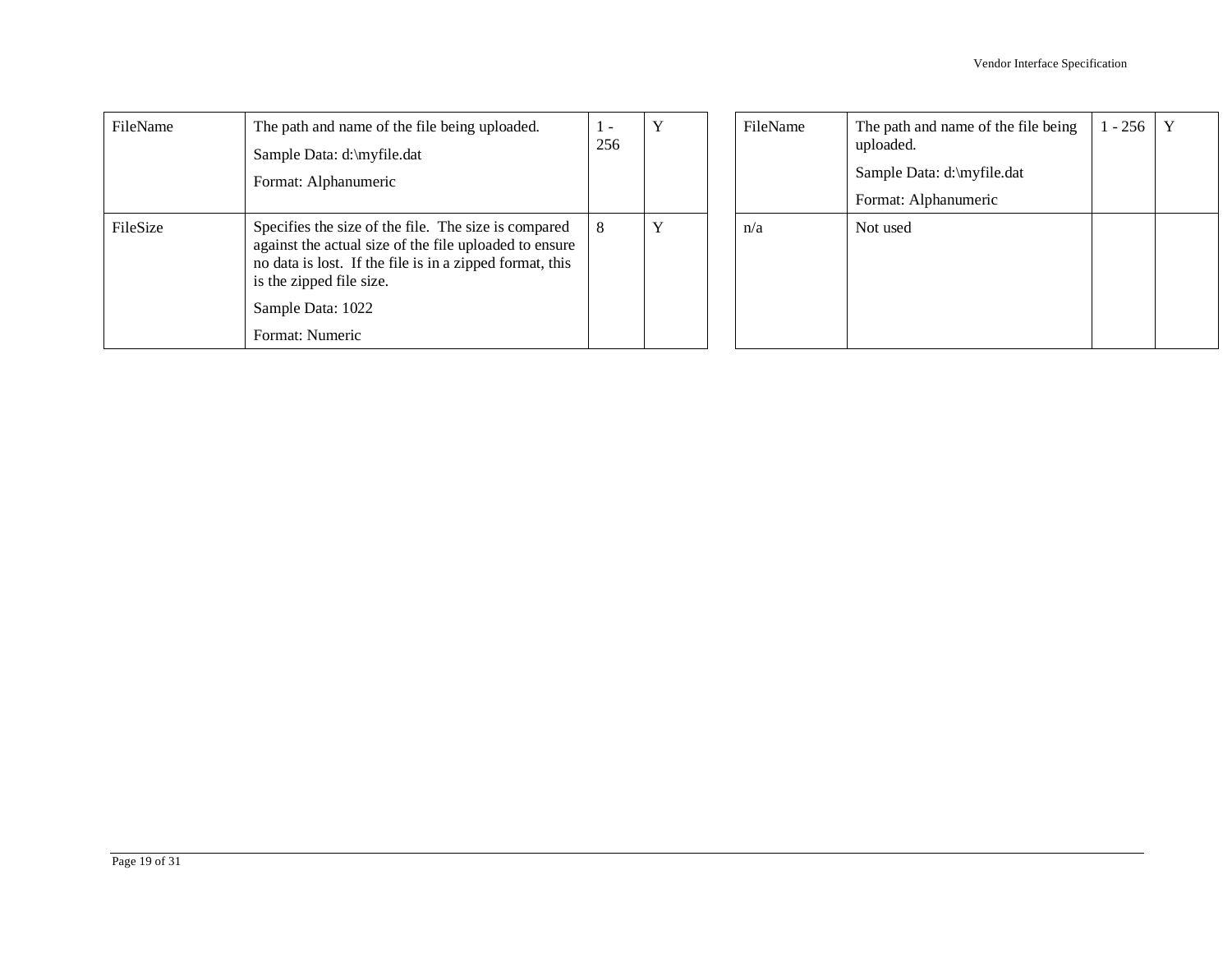|  |  |  |  | Table 12. File Upload Request (continued) |
|--|--|--|--|-------------------------------------------|
|--|--|--|--|-------------------------------------------|

|          | Legacy System Interface                                                                                                                                                                                                                                                 |        |           |                  | interChange Interface              |        |         |
|----------|-------------------------------------------------------------------------------------------------------------------------------------------------------------------------------------------------------------------------------------------------------------------------|--------|-----------|------------------|------------------------------------|--------|---------|
| Element  | <b>XML Message Description</b>                                                                                                                                                                                                                                          | Length | Require   | Property<br>Name | <b>Header Property Description</b> | Length | Require |
| MapGroup | Specifies the MapGroup name to be passed to the<br>translator that should be used to process the file.                                                                                                                                                                  | $1-40$ | ${\bf N}$ | n/a              | Not used                           |        |         |
|          | This is an situational element and is not required to<br>be sent for HIPAA X12N Transaction Files.                                                                                                                                                                      |        |           |                  |                                    |        |         |
|          | If this element is used for HIPAA X12N<br>$\bullet$<br>Transaction Data Files, the value must be<br>entered as X12INPUT (the default value) or the<br>file will not be processed or will be processed<br>incorrectly.                                                   |        |           |                  |                                    |        |         |
|          | For non-HIPAA X12N Transaction Data Files,<br>$\bullet$<br>Gainwell Technologies will specify the value to<br>be used. A valid value must be entered as<br>specified by Gainwell Technologies or the file<br>will not be processed or will be processed<br>incorrectly. |        |           |                  |                                    |        |         |
|          | Default Value if not sent: X12INPUT                                                                                                                                                                                                                                     |        |           |                  |                                    |        |         |
|          | Sample Data: X12INPUT                                                                                                                                                                                                                                                   |        |           |                  |                                    |        |         |
|          | Format: Alphanumeric                                                                                                                                                                                                                                                    |        |           |                  |                                    |        |         |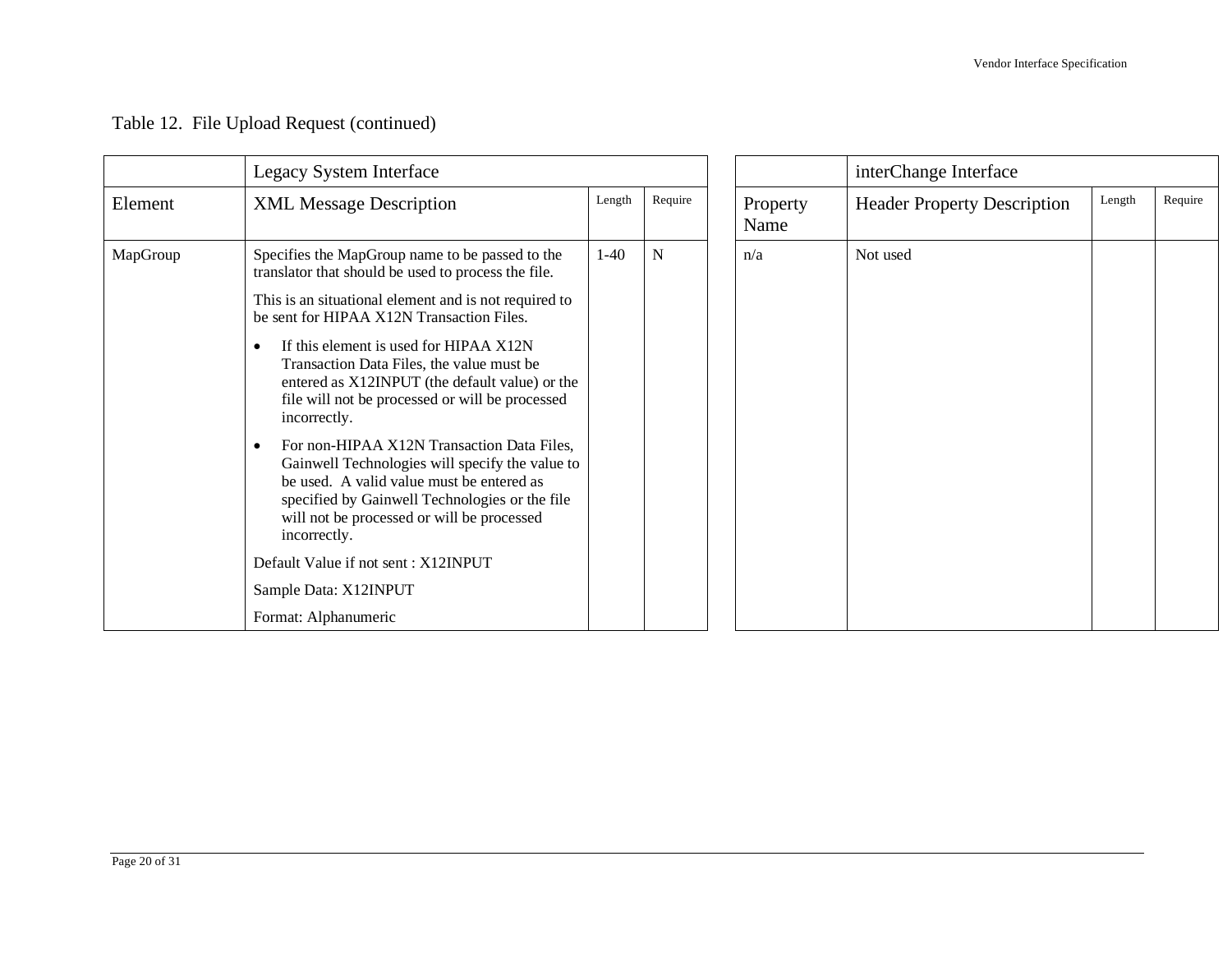### Table 12.1. File Upload Response

|                | Legacy System Interface                            |        |                 |                 | interChange Interface |                                                                                                                                                         |
|----------------|----------------------------------------------------|--------|-----------------|-----------------|-----------------------|---------------------------------------------------------------------------------------------------------------------------------------------------------|
| <b>Element</b> | <b>XML</b><br><b>Message</b><br><b>Description</b> | Length | <b>Required</b> | <b>Element</b>  | <b>Attribute</b>      | <b>Response XML Description</b>                                                                                                                         |
| n/a            | Not used                                           |        |                 | success         | batchId               | Returned as single node in XML format.<br>BatchId is a reference for the file is uploaded.<br>Sample: <success<br>batchId='170516875'/&gt;</success<br> |
|                |                                                    |        |                 | passwordExpired | n/a                   | Returned as single node in XML format.<br>Sample: <passwordexpired></passwordexpired>                                                                   |
|                |                                                    |        |                 | error           | message               | If error has occurred during the process, an<br>error message is returned in XML format.                                                                |
|                |                                                    |        |                 |                 |                       | Messages:                                                                                                                                               |
|                |                                                    |        |                 |                 |                       | o Invalid ID/password.<br>Please try again.                                                                                                             |
|                |                                                    |        |                 |                 |                       | User account has been<br>$\circ$<br>disabled. Please call<br>help desk to reset.                                                                        |
|                |                                                    |        |                 |                 |                       | User account has been<br>$\Omega$<br>locked. Please call help<br>desk to reset.                                                                         |
|                |                                                    |        |                 |                 |                       | An error occurred during<br>$\circ$<br>the file upload.                                                                                                 |
|                |                                                    |        |                 |                 |                       | Upload URI not found.<br>$\circ$                                                                                                                        |
|                |                                                    |        |                 |                 |                       | PI record not found.<br>$\Omega$                                                                                                                        |
|                |                                                    |        |                 |                 |                       | Error determining<br>$\circ$<br>transaction type. File<br>transfer aborted.                                                                             |
|                |                                                    |        |                 |                 |                       | Format: Alphanumeric                                                                                                                                    |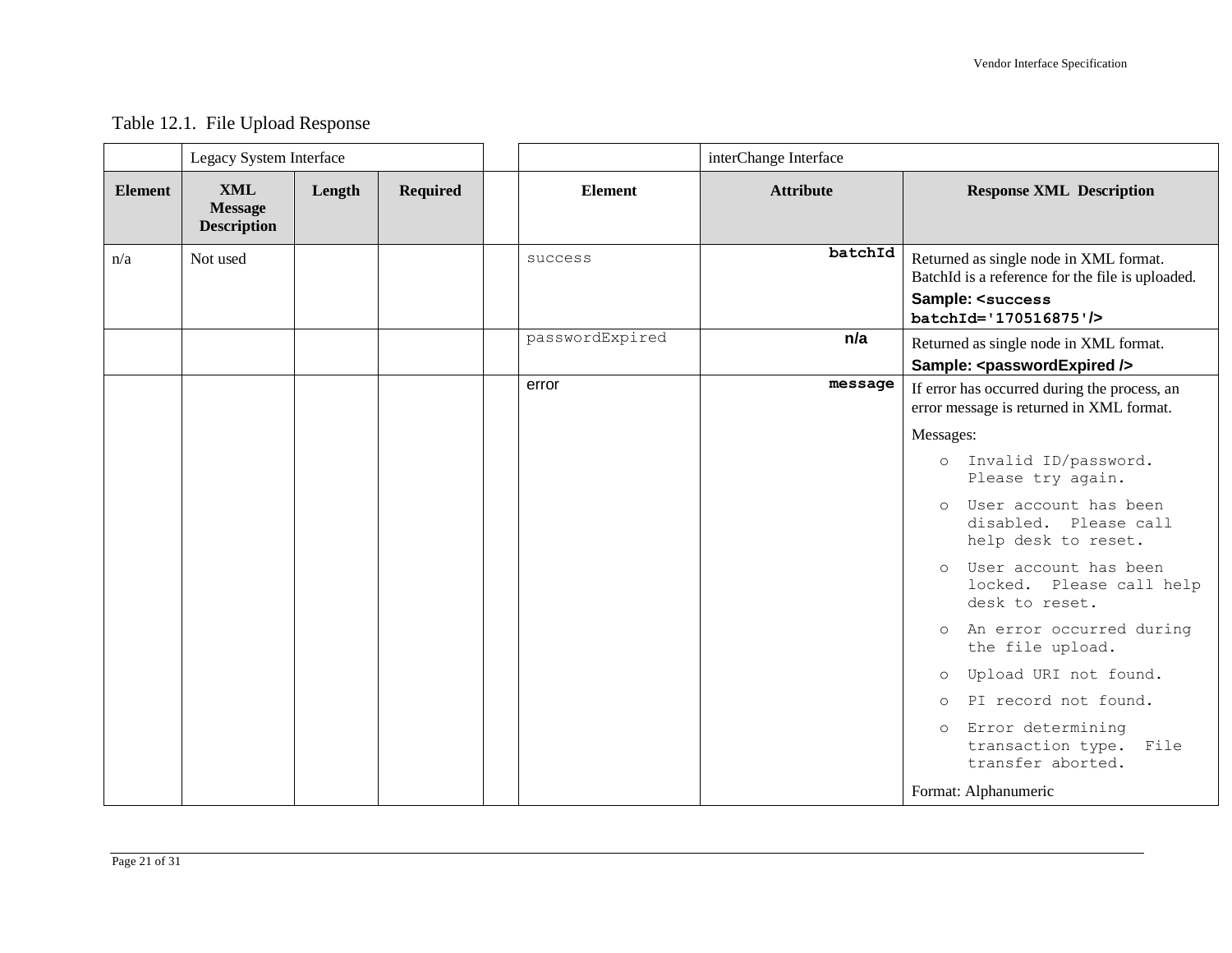|                  | Legacy System Interface                                                                                                                                                                                                                                                                                                                                     |                      |             |                                | interChange Interface                                                                                                                                                                              |            |             |
|------------------|-------------------------------------------------------------------------------------------------------------------------------------------------------------------------------------------------------------------------------------------------------------------------------------------------------------------------------------------------------------|----------------------|-------------|--------------------------------|----------------------------------------------------------------------------------------------------------------------------------------------------------------------------------------------------|------------|-------------|
| <b>Element</b>   | <b>XML Message Description</b>                                                                                                                                                                                                                                                                                                                              | Lengt<br>$\mathbf h$ | Requi<br>re | <b>Property</b><br><b>Name</b> | <b>Header Property Description</b>                                                                                                                                                                 | Lengt<br>n | Requi<br>re |
| TradingPartnerId | The Trading Partner Id is used to identify whom<br>the transaction is for. The Id is used to limit the<br>list of files in the directory list to only those<br>belonging to this Trading Partner. The Trading<br>Partner Id is cross validated against the User Id<br>and the User Id must be authorized to submit<br>requests for this Trading Partner Id. | $3 - 35$             | Y           | n/a                            | Not used                                                                                                                                                                                           |            |             |
|                  | Sample Data: 222222222                                                                                                                                                                                                                                                                                                                                      |                      |             |                                |                                                                                                                                                                                                    |            |             |
|                  | Format: Alphanumeric                                                                                                                                                                                                                                                                                                                                        |                      |             |                                |                                                                                                                                                                                                    |            |             |
| UserId           | The User Id is used to authenticate the user<br>submitting the request. The User Id must be<br>authorized to submit for the Trading Partner Id.<br>Sample Data: xyzuser<br>Format: Alphanumeric                                                                                                                                                             | $3 - 15$             | Y           | user name                      | The User Id is used to authenticate<br>the user submitting the request. The<br>User Id must be authorized to<br>submit for the Trading Partner Id.<br>Sample Data: xyzuser<br>Format: Alphanumeric | $6 - 20$   | Y           |
| Password         | The Password is used in conjunction with the<br>User Id to ensure the validity of the user making<br>the request.<br>Sample Data: jmstp567<br>Format: Alphanumeric                                                                                                                                                                                          | $6 - 8$              | Y           | Password                       | The Password is used in conjunction<br>with the User Id to ensure the<br>validity of the user making the<br>request.<br>Sample Data: jmstp567<br>Format: Alphanumeric                              | $6 - 8$    | $\mathbf Y$ |

### Table 13. File Listing Request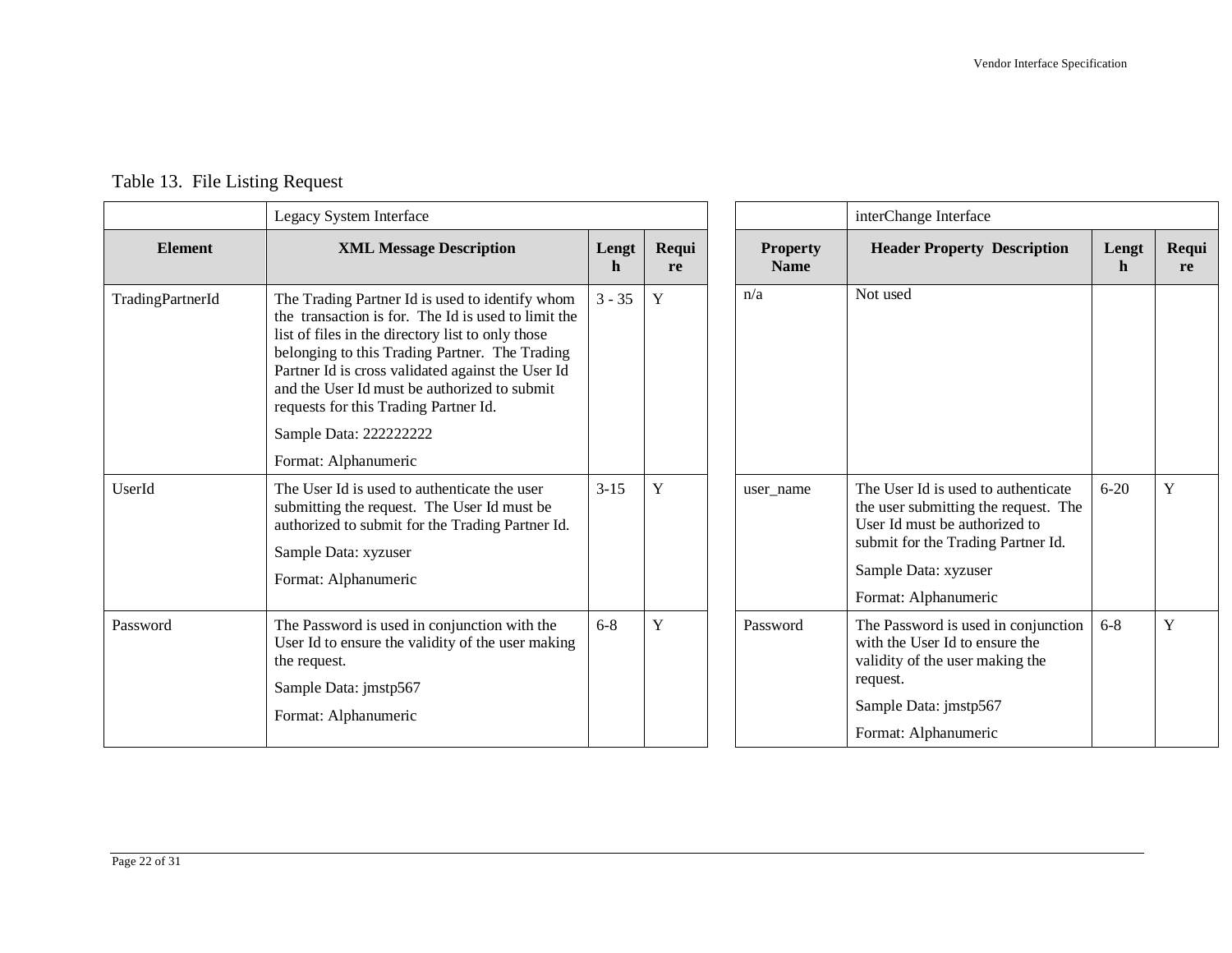| Function           | This is the Directory List function name. This<br>value must always be filled with "DIRLIST" to<br>be a valid request.<br>Required value: DIRLIST<br>Format: Alphanumeric |         |   | n/a | Not used |  |
|--------------------|---------------------------------------------------------------------------------------------------------------------------------------------------------------------------|---------|---|-----|----------|--|
| FilesToReturnCount | Specifies the maximum number of files to return<br>in the directory list. If not included, then all<br>files are returned.<br>Sample Data: 50<br>Format: Numeric          | $0 - 6$ | N | n/a | Not used |  |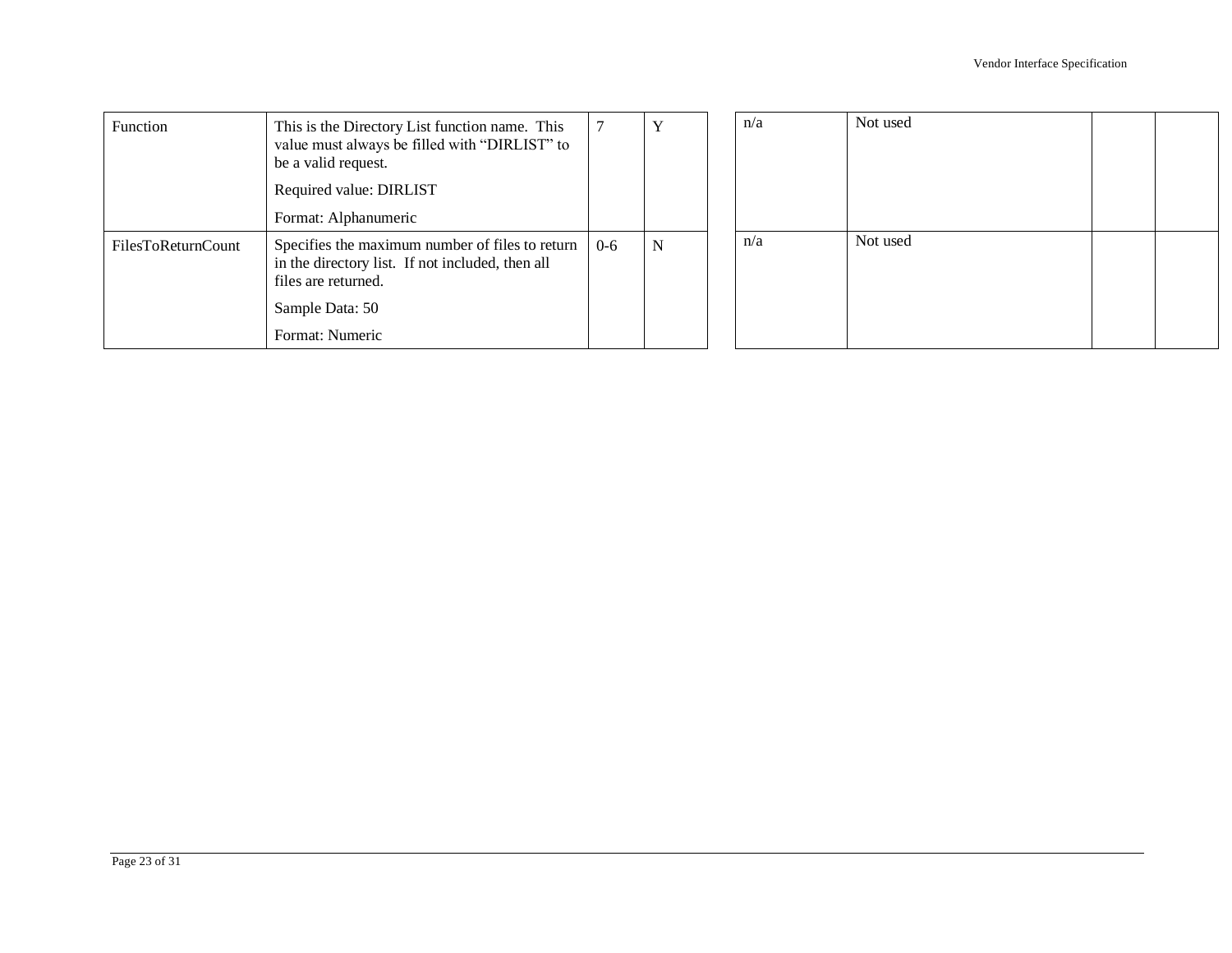| FileType   | This indicates the types of files you want<br>returned in the directory list. For example, if<br>you only want the 999 functional<br>acknowledgments, you would specify a file type<br>of 999. If you wanted 999's and the 835 RA's<br>then you specify two file types - one with 999 | $\mathfrak{Z}$ | $\mathbf N$ | n/a | Not used |  |
|------------|---------------------------------------------------------------------------------------------------------------------------------------------------------------------------------------------------------------------------------------------------------------------------------------|----------------|-------------|-----|----------|--|
|            | and the other with 835. Up to 10 file types can<br>be specified at a time. If no file types are<br>specified, then all types are returned.                                                                                                                                            |                |             |     |          |  |
|            | Valid types may be State Specific. Here is a list<br>of possible types:                                                                                                                                                                                                               |                |             |     |          |  |
|            | 271 – Eligibility Response                                                                                                                                                                                                                                                            |                |             |     |          |  |
|            | 277 – Claim Status Response                                                                                                                                                                                                                                                           |                |             |     |          |  |
|            | 278 – Service Review Request/Response                                                                                                                                                                                                                                                 |                |             |     |          |  |
|            | 820 - Health Plan Payment                                                                                                                                                                                                                                                             |                |             |     |          |  |
|            | 834 – Benefit Enrollment                                                                                                                                                                                                                                                              |                |             |     |          |  |
|            | 835 – Remittance Advice                                                                                                                                                                                                                                                               |                |             |     |          |  |
|            | 999 - Functional Acknowledgment                                                                                                                                                                                                                                                       |                |             |     |          |  |
|            | SUB - Submission Accept/Reject Report                                                                                                                                                                                                                                                 |                |             |     |          |  |
|            |                                                                                                                                                                                                                                                                                       |                |             |     |          |  |
|            | Format: Alphanumeric, occurs up to 10 times                                                                                                                                                                                                                                           |                |             |     |          |  |
| FileStatus | Indicator to select files based on the following:                                                                                                                                                                                                                                     |                | Y           | n/a | Not used |  |
|            | $A = All files$                                                                                                                                                                                                                                                                       |                |             |     |          |  |
|            | $N =$ New files only                                                                                                                                                                                                                                                                  |                |             |     |          |  |
|            | $D =$ Previously downloaded files only                                                                                                                                                                                                                                                |                |             |     |          |  |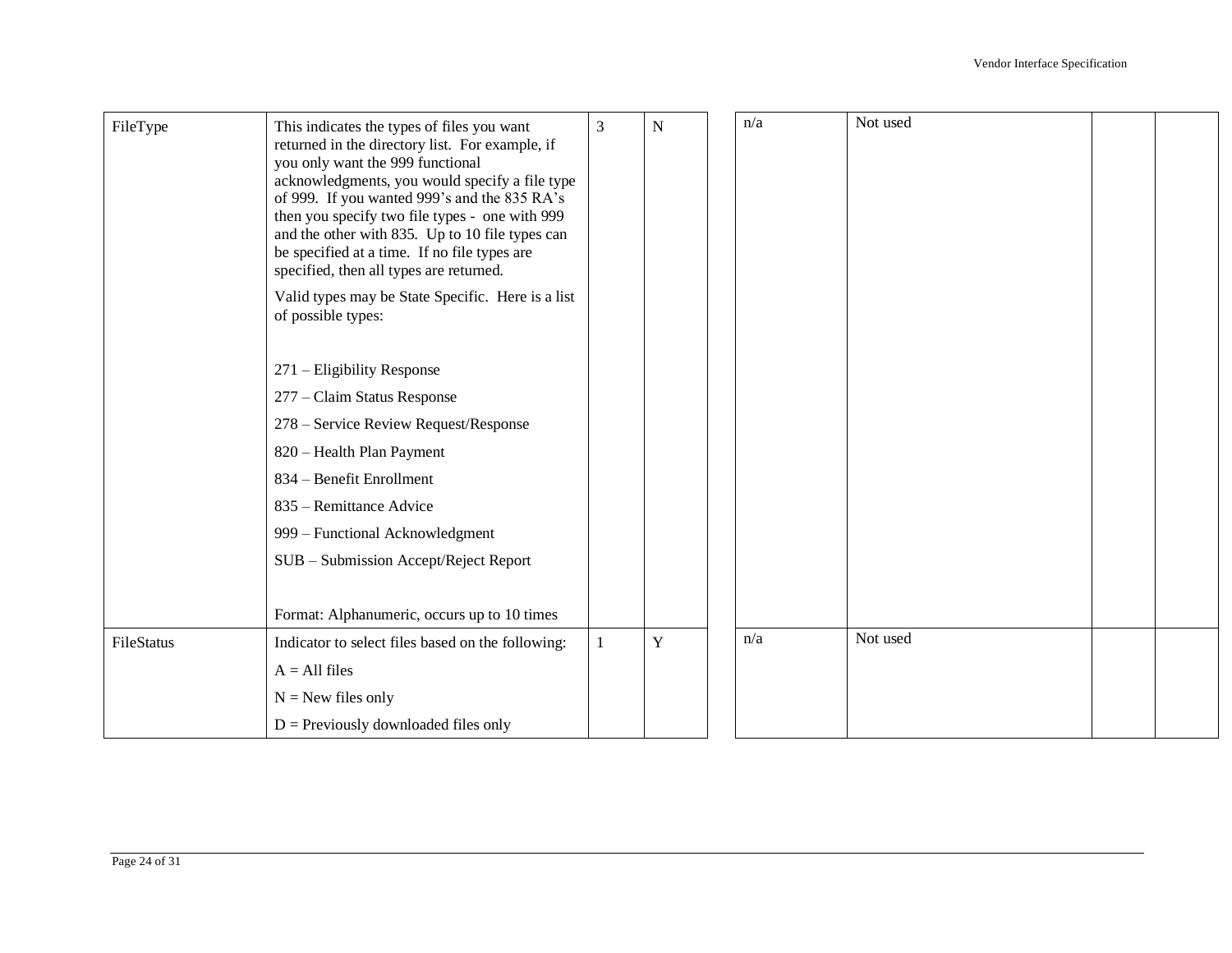| FilesCreatedFromDate | The file creation from date is used as a filter to<br>only return files in the directory list which are<br>greater than or equal to this date. If this element<br>is not specified, all files are listed, up through<br>the FileCreatedToDate if specified.<br>Sample Data: 20020701<br>Format: 4 digit year, 2 digit month, 2 digit day                                                                                                                      | 8 | N | n/a | Not used |  |
|----------------------|---------------------------------------------------------------------------------------------------------------------------------------------------------------------------------------------------------------------------------------------------------------------------------------------------------------------------------------------------------------------------------------------------------------------------------------------------------------|---|---|-----|----------|--|
| FilesCreatedToDate   | The file creation to date is used as a filter to only<br>return files in the directory list which are less<br>than or equal to this date. If this element is not<br>specified, all files are listed, equal to and greater<br>than the FileCreatedFromDate if specified. If<br>neither the from or to date element is specified,<br>all files are returned in the directory list.<br>Sample Data: 20020731<br>Format: 4 digit year, 2 digit month, 2 digit day | 8 | N | n/a | Not used |  |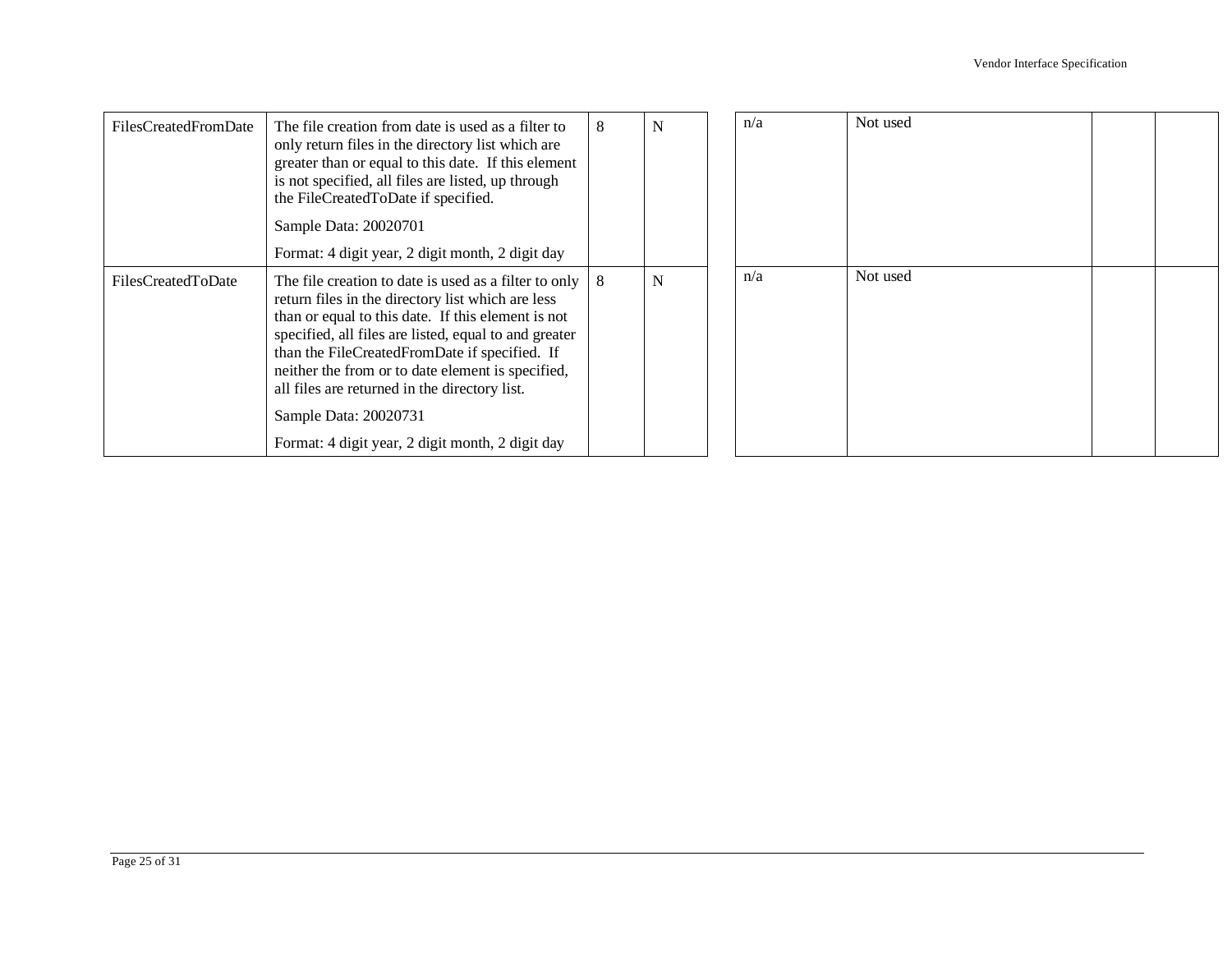### Table 14. File Listing Response

|                    | Legacy System Interface                                                                                                                                                                             |                |             |                                                             |                  | interChange Interface                                                                                                                           |
|--------------------|-----------------------------------------------------------------------------------------------------------------------------------------------------------------------------------------------------|----------------|-------------|-------------------------------------------------------------|------------------|-------------------------------------------------------------------------------------------------------------------------------------------------|
| <b>Element</b>     | <b>XML Message Description</b>                                                                                                                                                                      | Lengt<br>h     | Requi<br>re | <b>Element</b>                                              | <b>Attribute</b> | <b>Response XML Description</b>                                                                                                                 |
| TradingPartnerId   | The Trading Partner Id from the request.<br>Sample Data: 222222222<br>Format: Alphanumeric                                                                                                          | $3 - 35$       | Y           | files/file (top<br>element is<br><files>,<br/>child</files> | n/a              |                                                                                                                                                 |
| UserId             | The User Id from the request.<br>Sample Data: xyzuser<br>Format: Alphanumeric                                                                                                                       | $3 - 15$       | Y           | element is<br>$<$ file $>$ )                                | n/a              |                                                                                                                                                 |
| Function           | The function from the request.<br>Required value: DIRRESP<br>Format: Alphanumeric                                                                                                                   | $\overline{7}$ | $\mathbf Y$ |                                                             | n/a              |                                                                                                                                                 |
| FilesReturnedCount | The number of files returned in the directory<br>listing.<br>Sample Data: 50<br>Format: Numeric                                                                                                     | $1 - 6$        | $\mathbf Y$ |                                                             | n/a              |                                                                                                                                                 |
| n/a                |                                                                                                                                                                                                     |                |             |                                                             | sak_download     | System generated key that is used to<br>indentify the file can be downoaded.<br>Sample Data: 222222222<br>Format: Numeric                       |
| FileName           | The file name given to the file. This is a system<br>generated name. This is the same name needed<br>to request the file for download.<br>Sample Data: 22222222220020702001<br>Format: Alphanumeric | $9 - 40$       | $\mathbf Y$ |                                                             | filename         | Name of the file that is stored in the<br>system.<br>Sample Data:<br>9856_9855_5FCCA113_999X12BA<br>TCH 0 100000041.999<br>Format: Alphanumeric |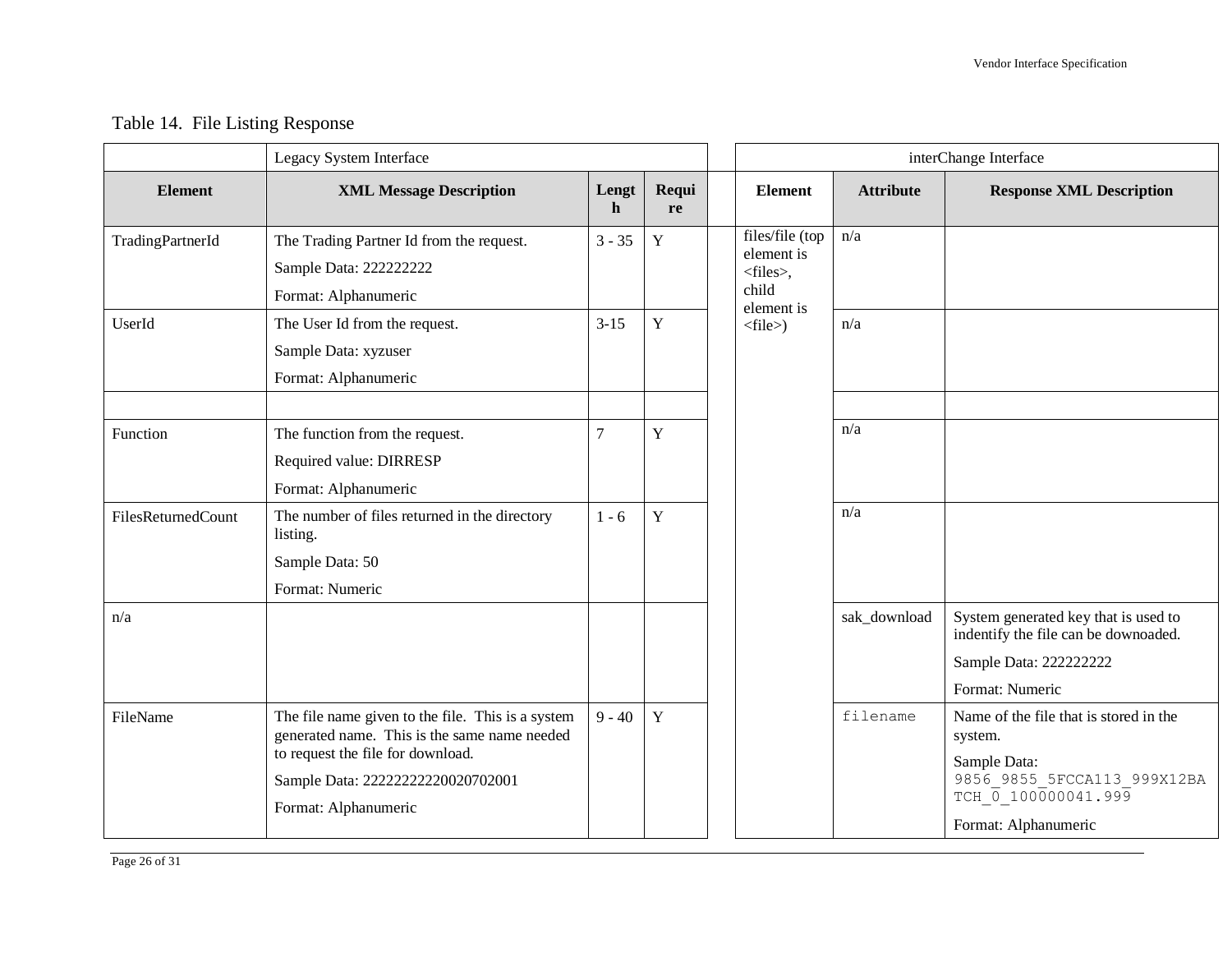|                         |                                                                                                                        |          |             | password<br>Expired | n/a                    | Returned as single node in XML format.<br>Sample: <passwordexpired></passwordexpired>                                            |
|-------------------------|------------------------------------------------------------------------------------------------------------------------|----------|-------------|---------------------|------------------------|----------------------------------------------------------------------------------------------------------------------------------|
| LastDownloadUserId      | This is the User Id of the last user to download<br>the file. This is empty if the file hasn't been<br>downloaded yet. | $3 - 15$ | $\mathbf N$ |                     | n/a                    |                                                                                                                                  |
|                         | Sample Data: 20020701<br>Format: 4 digit year, 2 digit month, 2 digit day.                                             |          |             |                     |                        | AM<br>Format: Numeric                                                                                                            |
| LastDownloadDate        | The date the file was last downloaded. If the file<br>has not been downloaded this is empty.                           | 8        | $\mathbf N$ |                     | dte downlo<br>aded     | Date and time that the file is downloaded<br>Sample Data: 6/25/2007 12:00:00                                                     |
|                         | Sample Data: 50000<br>Format: Numeric                                                                                  |          |             |                     |                        |                                                                                                                                  |
| FilesSize               | The size in bytes of the file in unzipped format.                                                                      | $2 - 8$  | Y           |                     | n/a                    | Format: Alphanumeric                                                                                                             |
| FileType                | This is the type of file.<br>Sample Data: 999                                                                          | 3        | Y           |                     | cde identi<br>fication | Code that identifies the document type<br>Required value: 999 X12 BATCH                                                          |
| <b>FileCreationDate</b> | The date the file was created.<br>Sample Data: 20020701<br>Format: 4 digit year, 2 digit month, 2 digit day            | 8        | Y           |                     | dte_availa<br>ble      | Date and time that the file is made<br>available on the file server.<br>Sample Data: 6/25/2007 12:00:00<br>AM<br>Format: Numeric |
| n/a                     |                                                                                                                        |          |             |                     | shortname              | Short name of the transaction type.<br>Sample Data: Functional Ack<br>Format: Alphanumeric                                       |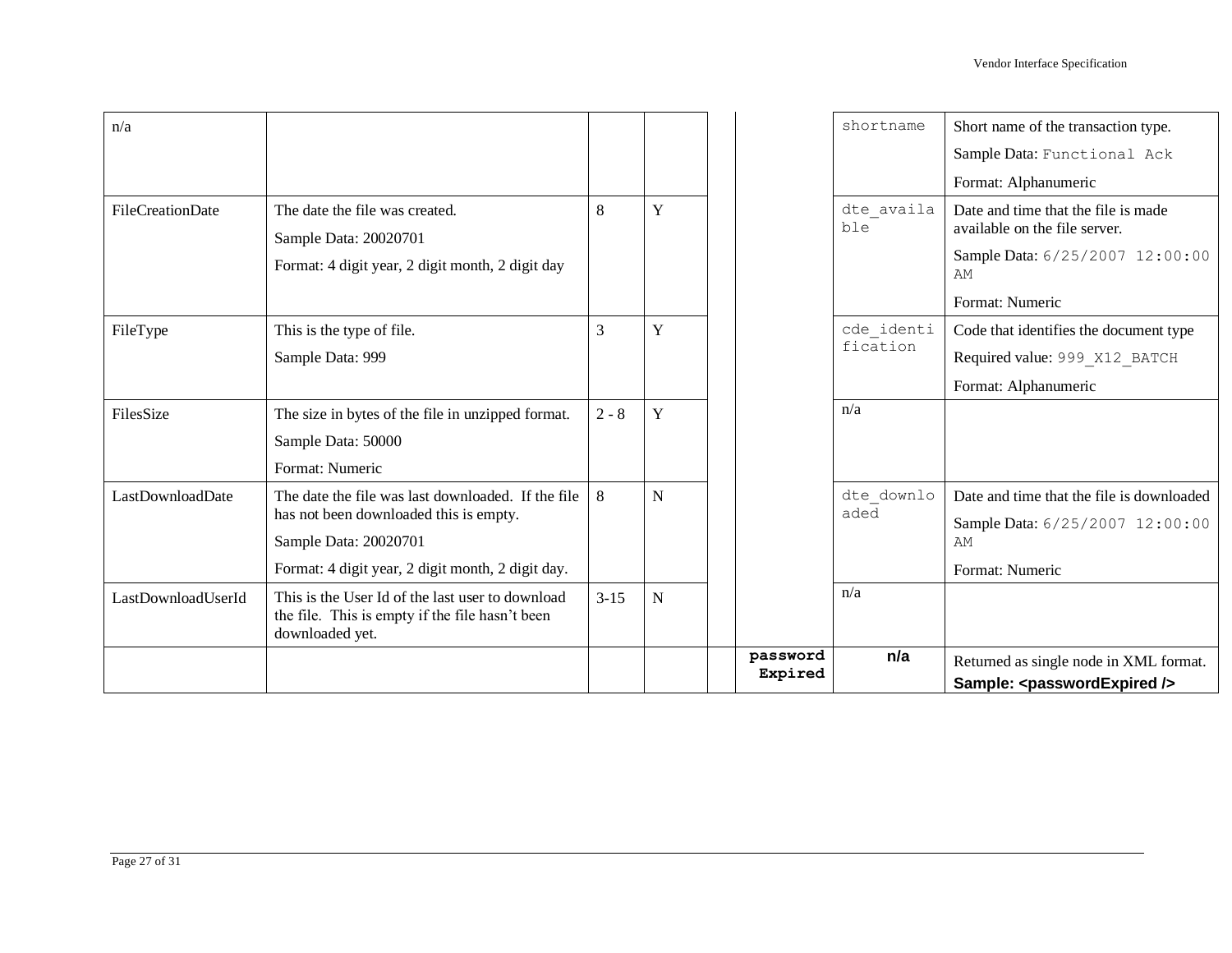|  |  | error | message | If error has occurred during the process,<br>an error message is returned in XML<br>format. |
|--|--|-------|---------|---------------------------------------------------------------------------------------------|
|  |  |       |         | Messages:                                                                                   |
|  |  |       |         | o Invalid ID/password.<br>Please try again.                                                 |
|  |  |       |         | o User account has been<br>disabled. Please<br>call help desk to<br>reset.                  |
|  |  |       |         | User account has been<br>$\circ$<br>locked. Please call<br>help desk to reset.              |
|  |  |       |         | An error occurred<br>$\circ$<br>during the List Files<br>process.                           |
|  |  |       |         | Format: Alphanumeric                                                                        |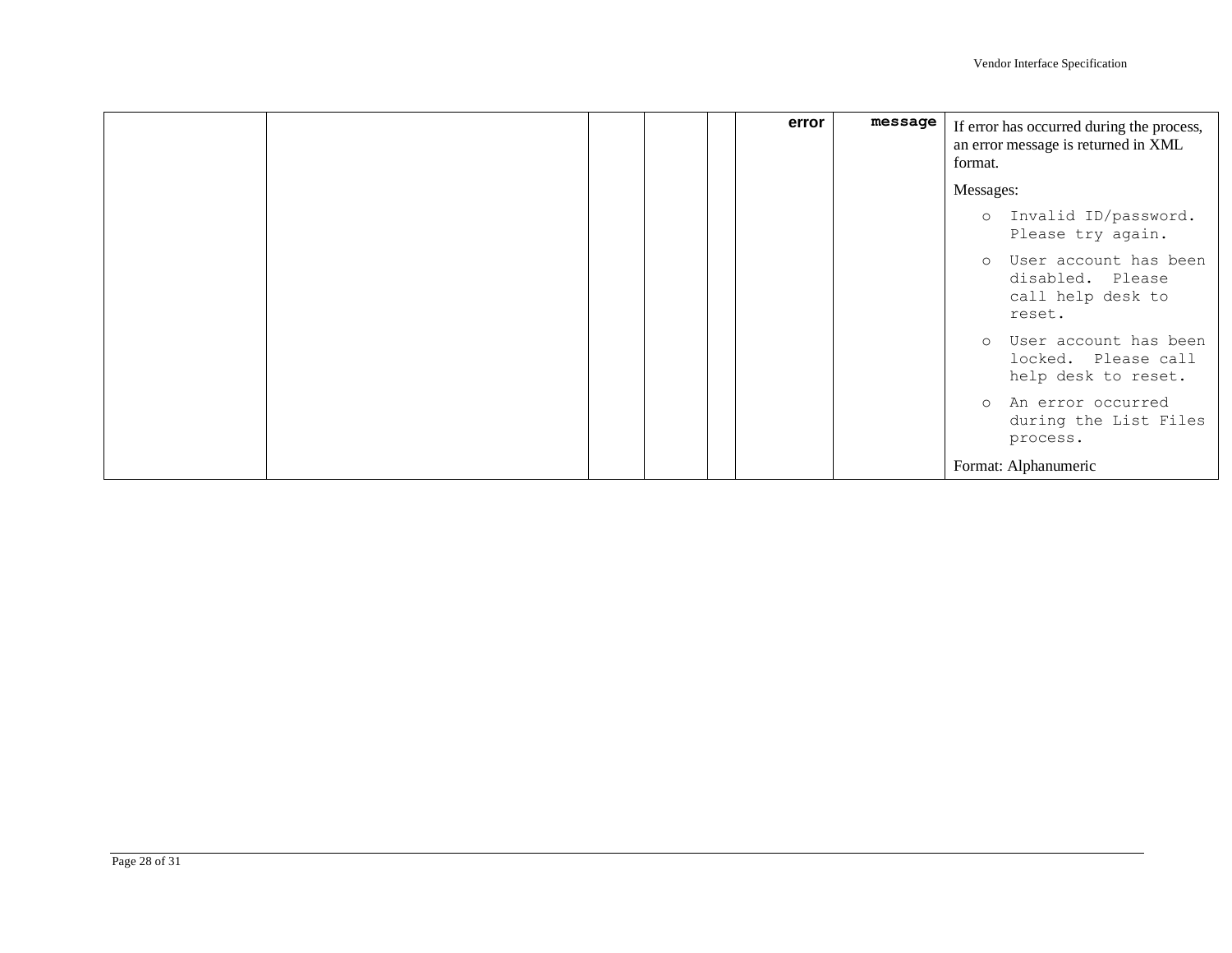### Table 15. Download File Request

|                  | Legacy System Interface                                                                                                                                                                                                              |          |             |                                      | interChange Interface                                                                                                                                                                              |          |         |
|------------------|--------------------------------------------------------------------------------------------------------------------------------------------------------------------------------------------------------------------------------------|----------|-------------|--------------------------------------|----------------------------------------------------------------------------------------------------------------------------------------------------------------------------------------------------|----------|---------|
| <b>Element</b>   | <b>XML Message Description</b>                                                                                                                                                                                                       | Length   | Require     | <b>Property</b><br><b>Name</b>       | <b>Header property</b><br><b>Description</b>                                                                                                                                                       | Length   | Require |
| TradingPartnerId | The Trading Partner Id is used to identify whom<br>the transaction is for. The Trading Partner Id is<br>cross validated against the User Id and the User<br>Id must be authorized to submit requests for this<br>Trading Partner Id. | $3 - 35$ | $\mathbf Y$ | n/a                                  | Not used                                                                                                                                                                                           |          |         |
|                  | Sample Data: 222222222                                                                                                                                                                                                               |          |             |                                      |                                                                                                                                                                                                    |          |         |
| UserId           | Format: Alphanumeric<br>The User Id is used to authenticate the user<br>submitting the request. The User Id must be<br>authorized to submit for the Trading Partner Id.<br>Sample Data: xyzuser<br>Format: Alphanumeric              | $3-9$    | Y           | user_name                            | The User Id is used to authenticate<br>the user submitting the request. The<br>User Id must be authorized to<br>submit for the Trading Partner Id.<br>Sample Data: xyzuser<br>Format: Alphanumeric | $6 - 20$ | Y       |
| Password         | The Password is used in conjunction with the<br>User Id to ensure the validity of the user making<br>the request.<br>Sample Data: jmstp567<br>Format: Alphanumeric                                                                   | $6 - 8$  | Y           | Password                             | The Password is used in conjunction<br>with the User Id to ensure the<br>validity of the user making the<br>request.<br>Sample Data: jmstp567<br>Format: Alphanumeric                              | $6 - 8$  | Y       |
|                  |                                                                                                                                                                                                                                      |          |             | Querystring Name appends to the URL. |                                                                                                                                                                                                    |          |         |
| n/a              |                                                                                                                                                                                                                                      |          |             | sak_download                         | System generated key that is used to<br>indentify the file can be downoaded.<br>Sample Data: 256499                                                                                                | 9        | Y       |
|                  |                                                                                                                                                                                                                                      |          |             |                                      | Format: Numeric                                                                                                                                                                                    |          |         |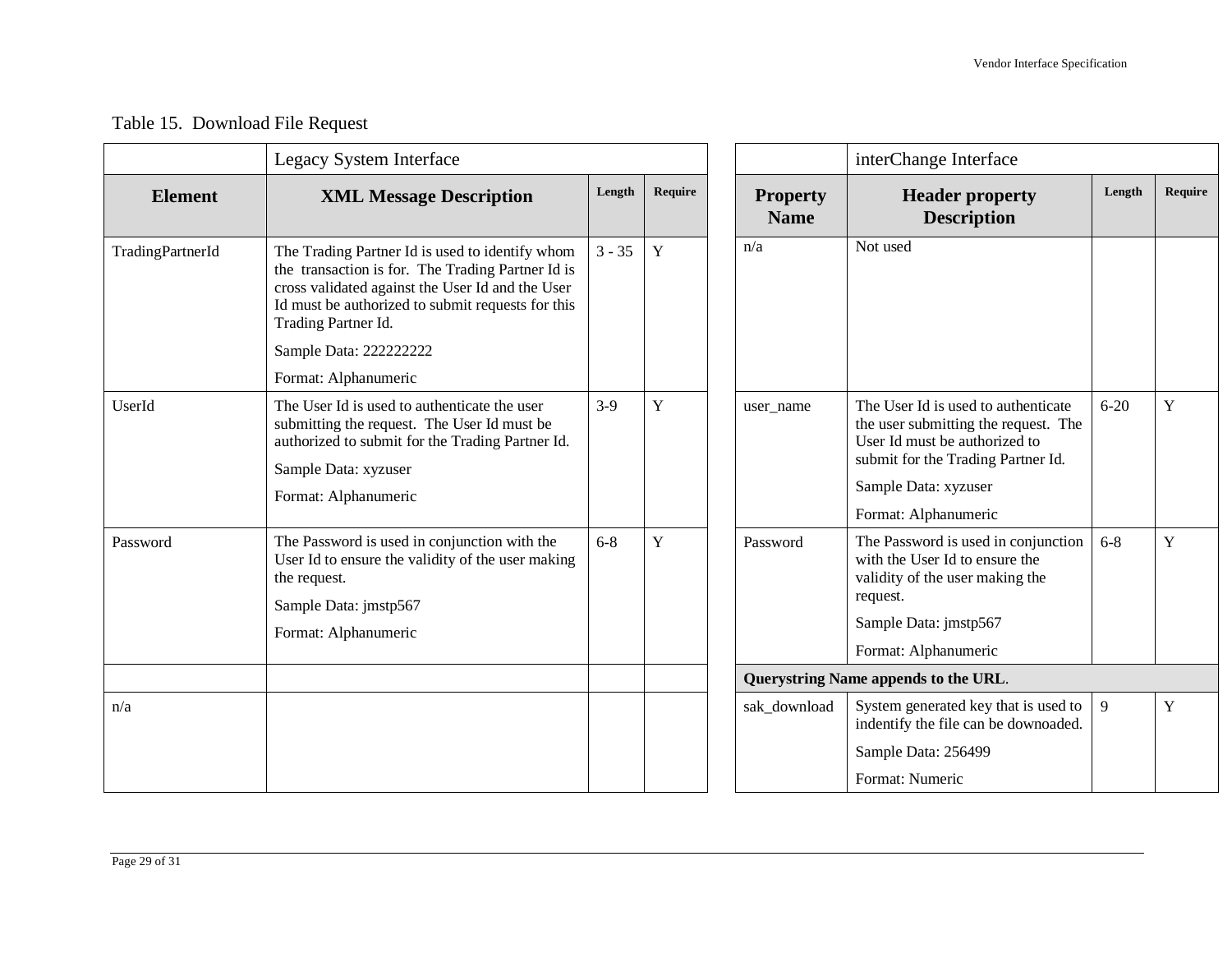| Function   | This is the File Download function name. This<br>value must always be filled with<br>"DOWNLOAD" to be a valid request.<br>Required value: DOWNLOAD<br>Format: Alphanumeric                            | 8        | Y           | n/a |  |  |
|------------|-------------------------------------------------------------------------------------------------------------------------------------------------------------------------------------------------------|----------|-------------|-----|--|--|
| FileName   | Specifies the name of the file to download. The<br>name can be found from the directory list<br>request.<br>Sample Data: 000000123<br>Format: Alphanumeric                                            | $9 - 40$ | $\mathbf N$ | n/a |  |  |
| FileFormat | Specifies the file format you want the file<br>downloaded in.<br>Valid Values are:<br>TXT – Requests the file in standard ASCII Text<br>format.<br>$ZIP - \text{Requests}$ the file in zipped format. | 3        | Y           | n/a |  |  |